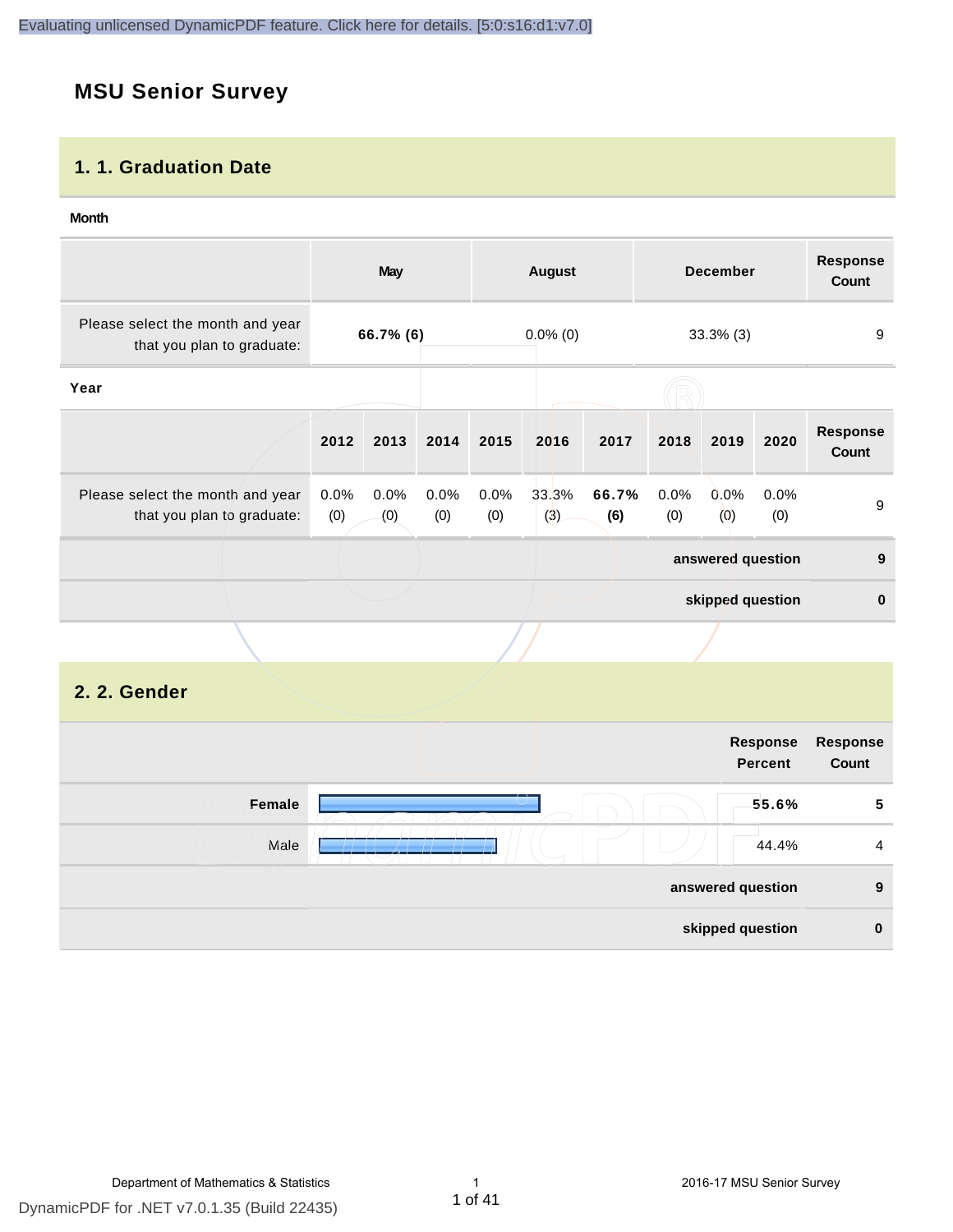## **3. 3. Ethnic Background**

|                                           | <b>Response</b><br><b>Percent</b> | <b>Response</b><br>Count |
|-------------------------------------------|-----------------------------------|--------------------------|
| White                                     | 88.9%                             | $\pmb{8}$                |
| Black/African-American                    | 0.0%                              | $\mathbf 0$              |
| Asian                                     | 0.0%                              | $\mathbf 0$              |
| Hispanic/Latino                           | 0.0%                              | $\mathbf 0$              |
| American Indian/Alaskan Native            | 11.1%                             | $\mathbf{1}$             |
| Native Hawaiian/Other Pacific<br>Islander | 0.0%                              | $\boldsymbol{0}$         |
| Two or more races                         | 0.0%                              | $\mathbf 0$              |
|                                           | answered question                 | $\boldsymbol{9}$         |
|                                           | skipped question                  | $\pmb{0}$                |
|                                           |                                   |                          |
| .                                         |                                   |                          |

#### **4. 4. Are you a U.S. citizen?**

|            | Response<br>Percent   | <b>Response</b><br>Count |
|------------|-----------------------|--------------------------|
| <b>Yes</b> | 100.0%                | 9                        |
| No         | $0.0\%$<br>$\bigcirc$ | 0                        |
|            | answered question     | 9                        |
|            | skipped question      | $\bf{0}$                 |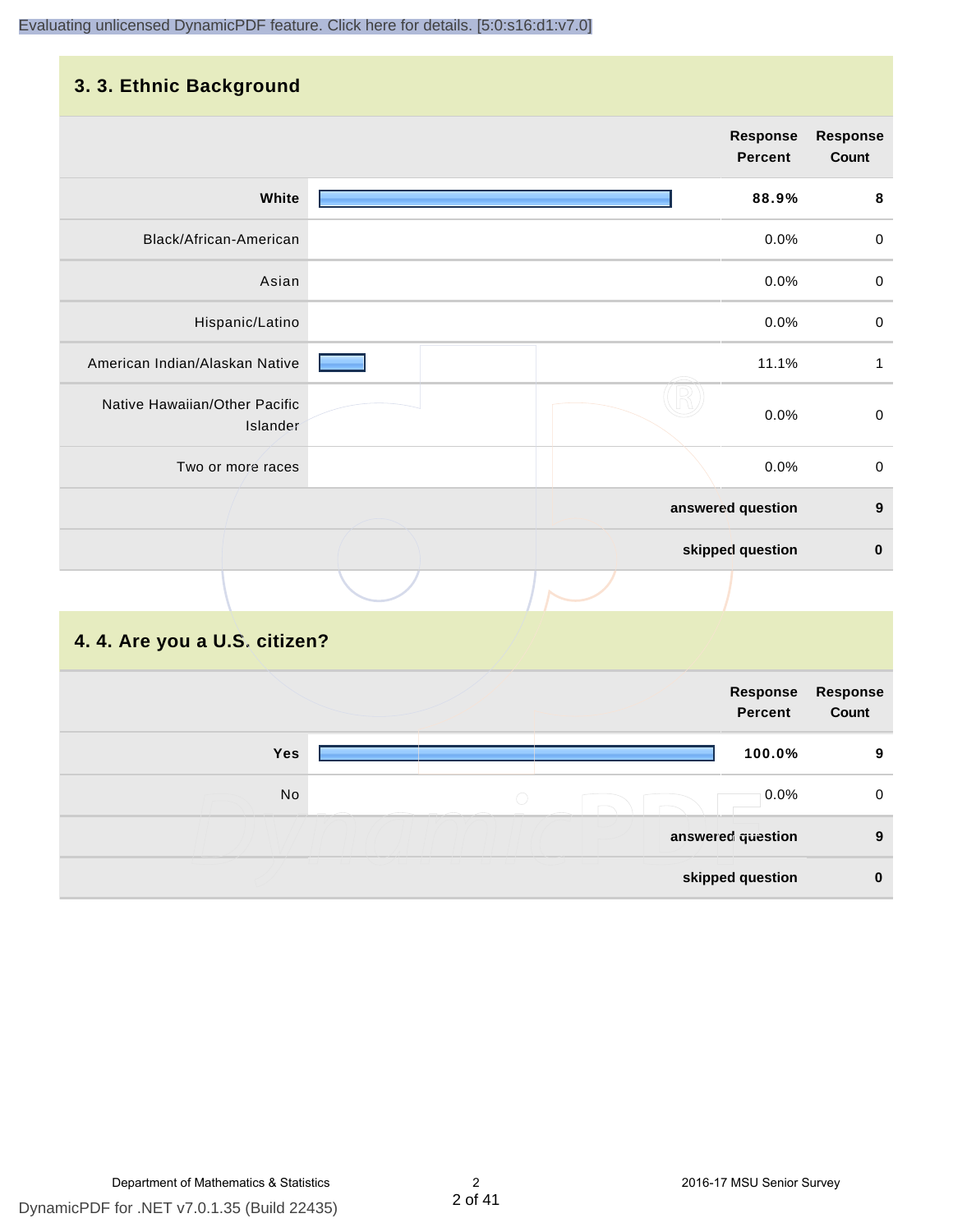## **5. 5. What is your residency classification at MSU?**

|               | Response<br><b>Percent</b> | Response<br>Count   |
|---------------|----------------------------|---------------------|
| In-state      | 77.8%                      | $\overline{7}$      |
| Out-of-state  | 22.2%                      | $\overline{a}$      |
| International | 0.0%                       | $\mathsf{O}\xspace$ |
|               | answered question          | $\boldsymbol{9}$    |
|               | skipped question           | $\pmb{0}$           |
|               | ynamicPD                   |                     |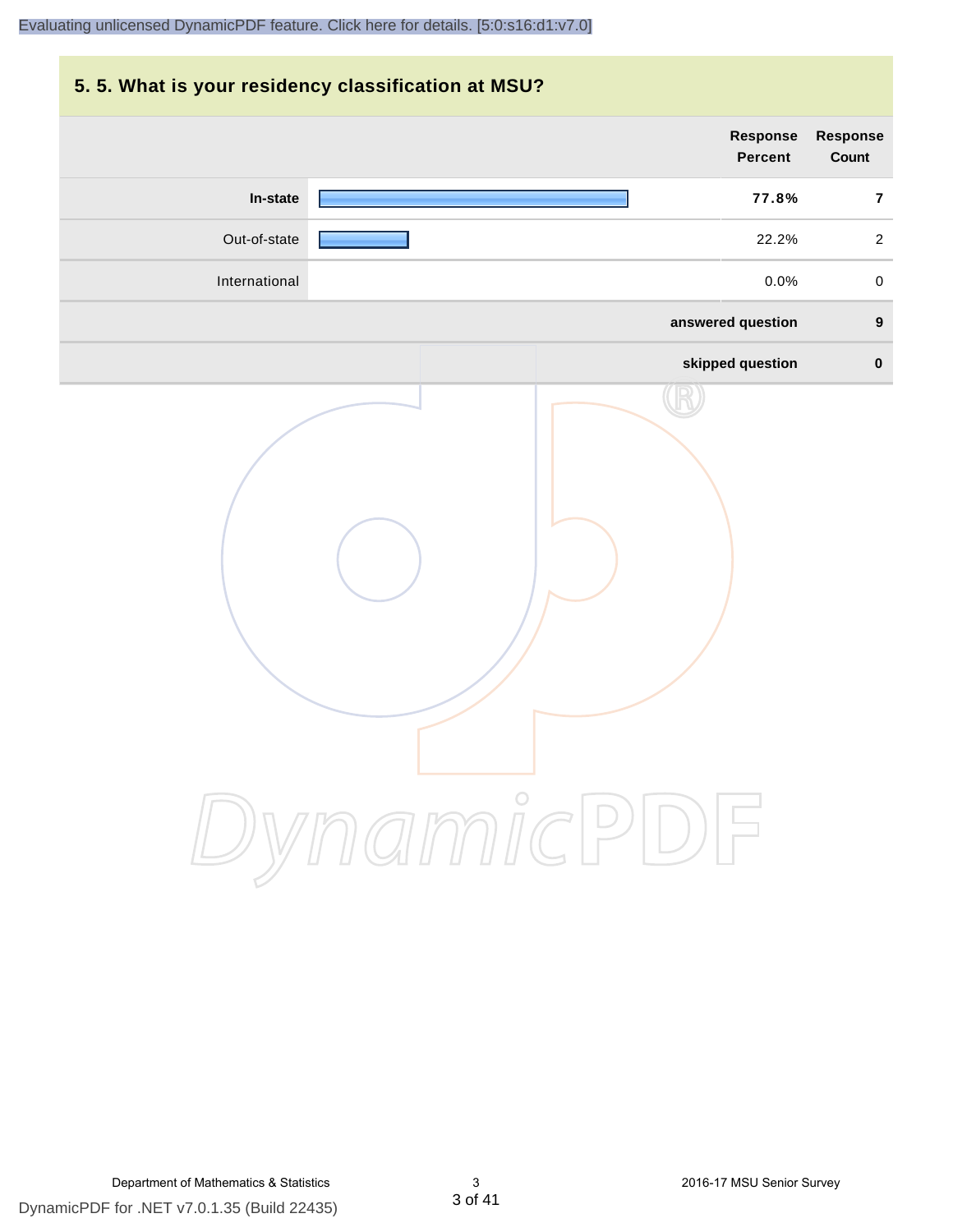# **5. 5. What is your residency classification at MSU? answered question 9 skipped question 0**

#### **6. 6. Age**

|               |  | <b>Response</b><br>Percent | <b>Response</b><br>Count |
|---------------|--|----------------------------|--------------------------|
| 24 or younger |  | 100.0%                     | 9                        |
| 25-34         |  | 0.0%                       | $\mathbf 0$              |
| $35 - 44$     |  | 0.0%                       | $\mathbf 0$              |
| 45 or older   |  | 0.0%                       | $\boldsymbol{0}$         |
|               |  | answered question          | $\boldsymbol{9}$         |
|               |  | skipped question           | $\mathbf 0$              |
|               |  |                            |                          |

#### **7. 7. Has either of your parents received a bachelor's degree?**

| Response<br>Count | Response<br><b>Percent</b> |          |           |
|-------------------|----------------------------|----------|-----------|
|                   | 77.8%                      | $\smile$ | Yes       |
| 2                 | 22.2%                      |          | <b>No</b> |
| 9                 | answered question          |          |           |
| $\mathbf 0$       | skipped question           |          |           |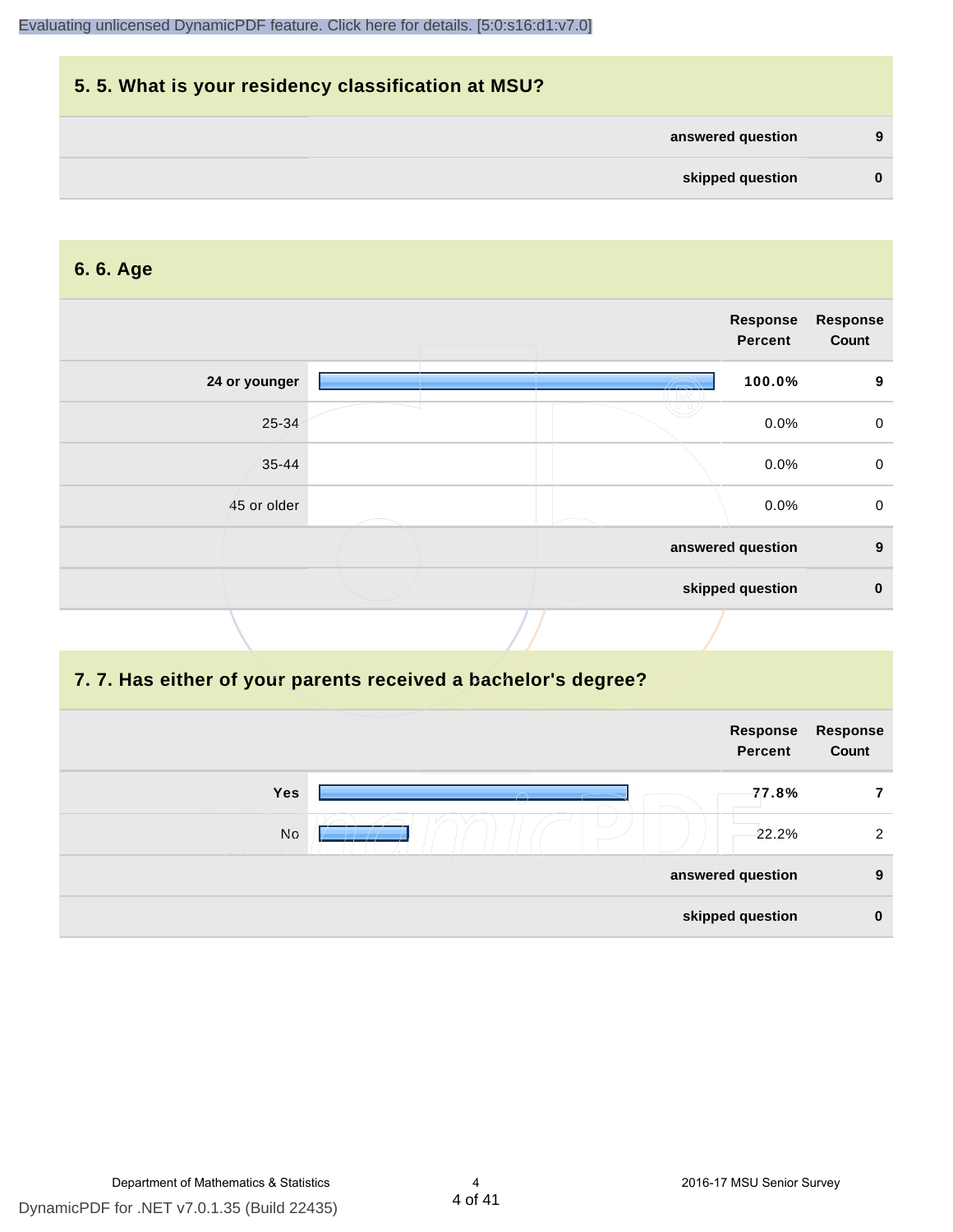#### **8. 8. Has either of your parents received a degree from MSU?**

| Yes<br>44.4%       | $\overline{4}$ |
|--------------------|----------------|
|                    |                |
| <b>No</b><br>55.6% | 5              |
| answered question  | 9              |
| skipped question   | $\mathbf 0$    |

#### **9. 9. What was your original entry status to MSU?**

|                                                     |  | <b>Response</b><br><b>Percent</b> | <b>Response</b><br>Count |
|-----------------------------------------------------|--|-----------------------------------|--------------------------|
| Freshman                                            |  | 88.9%                             | 8                        |
| Transfer from community<br>college/technical school |  | 11.1%                             |                          |
| Transfer from 4-yr institution                      |  | $0.0\%$                           | $\mathbf 0$              |
|                                                     |  | answered question                 | 9                        |
|                                                     |  | skipped question                  | $\bf{0}$                 |

**10. 10. How many credits were transferred?**

|                    | <b>Response</b><br><b>Percent</b> | Response<br>Count |
|--------------------|-----------------------------------|-------------------|
| 12 or fewer        | 0.0%                              | $\boldsymbol{0}$  |
| $13 - 30$          | 0.0%                              | $\boldsymbol{0}$  |
| $31 - 60$          | 100.0%                            | 1                 |
| Over <sub>60</sub> | 0.0%                              | $\boldsymbol{0}$  |
|                    | answered question                 | $\mathbf{1}$      |
|                    | skipped question                  | 8                 |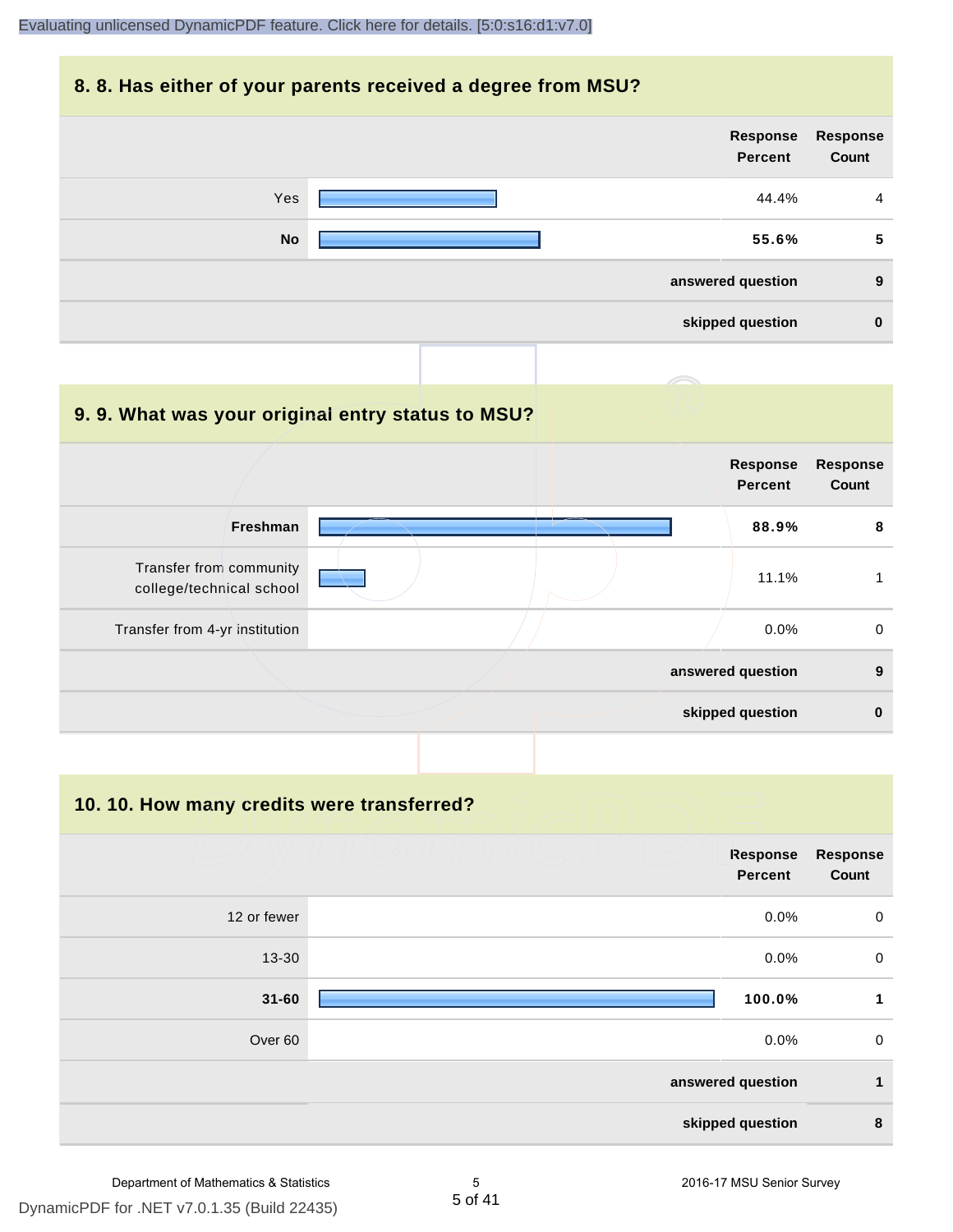## **11. 11. Approximately what percent of your University Studies (general education) classes did you take at MSU?**

|                            | <b>Response</b><br><b>Percent</b>                    | <b>Response</b><br>Count        |
|----------------------------|------------------------------------------------------|---------------------------------|
| Under 25%                  | 0.0%                                                 | $\pmb{0}$                       |
| 25-49%                     | 0.0%                                                 | $\mathbf 0$                     |
| 50-74%                     | 0.0%                                                 | $\mathbf 0$                     |
| 75-100%                    | 100.0%                                               | $\mathbf{1}$                    |
|                            | answered question                                    | $\mathbf{1}$                    |
|                            | skipped question                                     | $\bf8$                          |
|                            |                                                      |                                 |
|                            | 12. 12. What has been your attendance status at MSU? |                                 |
|                            | <b>Response</b><br><b>Percent</b>                    | <b>Response</b><br><b>Count</b> |
| <b>Primarily full-time</b> | 100.0%                                               | 9                               |
| Primarily part-time        | 0.0%                                                 | $\mathbf 0$                     |
|                            | answered question                                    | $\boldsymbol{9}$                |
|                            | skipped question                                     | $\pmb{0}$                       |
|                            | $\bigcirc$                                           |                                 |

DynamicPDF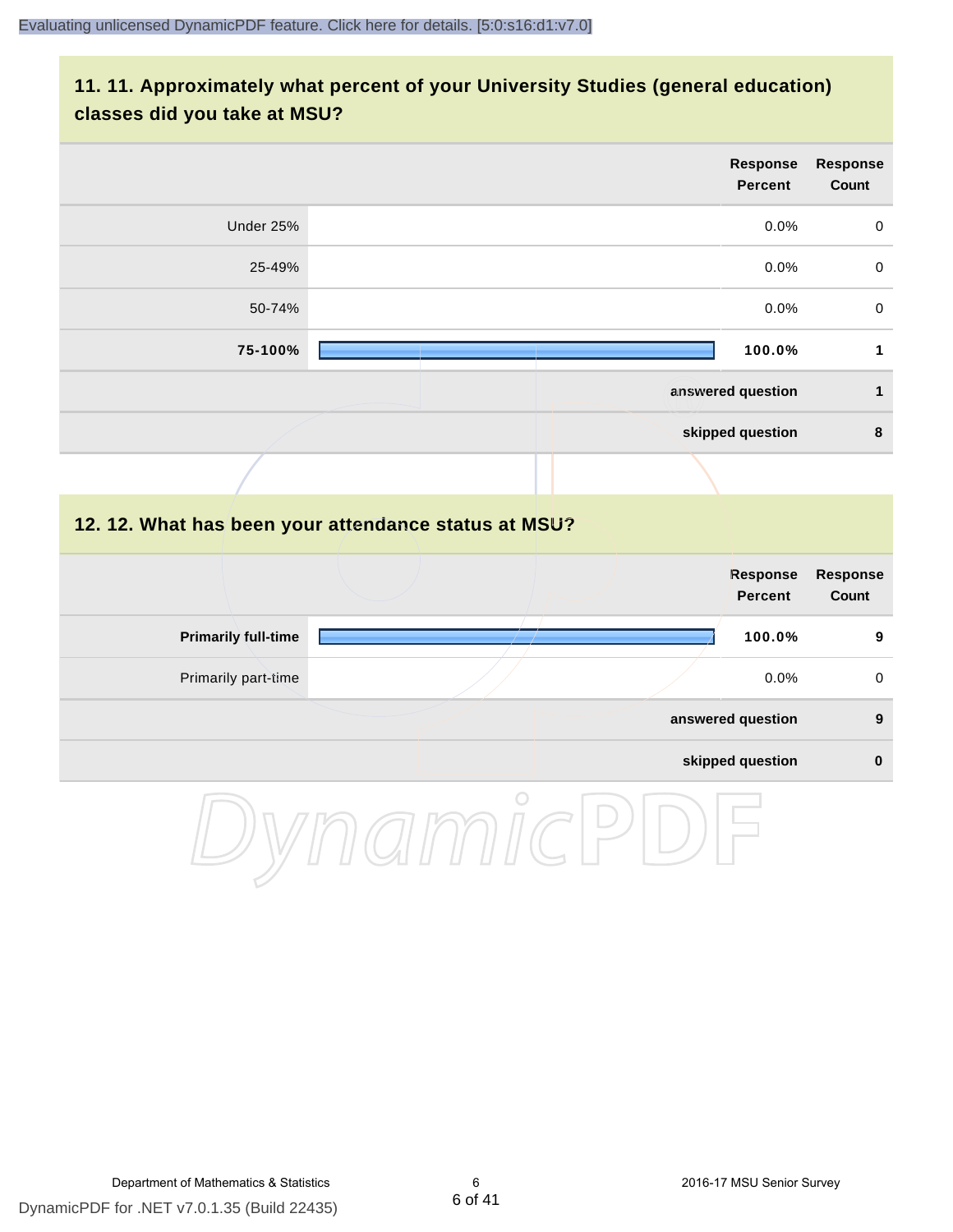#### **13. 13. In which Residential College are you a member?**

|                            | <b>Response</b><br><b>Percent</b> | <b>Response</b><br>Count |
|----------------------------|-----------------------------------|--------------------------|
| Do not know                | 0.0%                              | $\mathbf 0$              |
| <b>Clark College</b>       | 11.1%                             | 1                        |
| Elizabeth College          | 0.0%                              | $\pmb{0}$                |
| Franklin-Springer Colleges | 11.1%                             | 1                        |
| <b>Hart College</b>        | 33.3%                             | $\mathbf 3$              |
| <b>Hester College</b>      | 11.1%                             | 1                        |
| <b>Regents College</b>     | 11.1%                             | 1                        |
| Richmond College           | 22.2%                             | $\overline{2}$           |
| <b>White College</b>       | 0.0%                              | $\pmb{0}$                |
|                            | answered question                 | $\boldsymbol{9}$         |
|                            | skipped question                  | $\bf{0}$                 |

DynamicPDF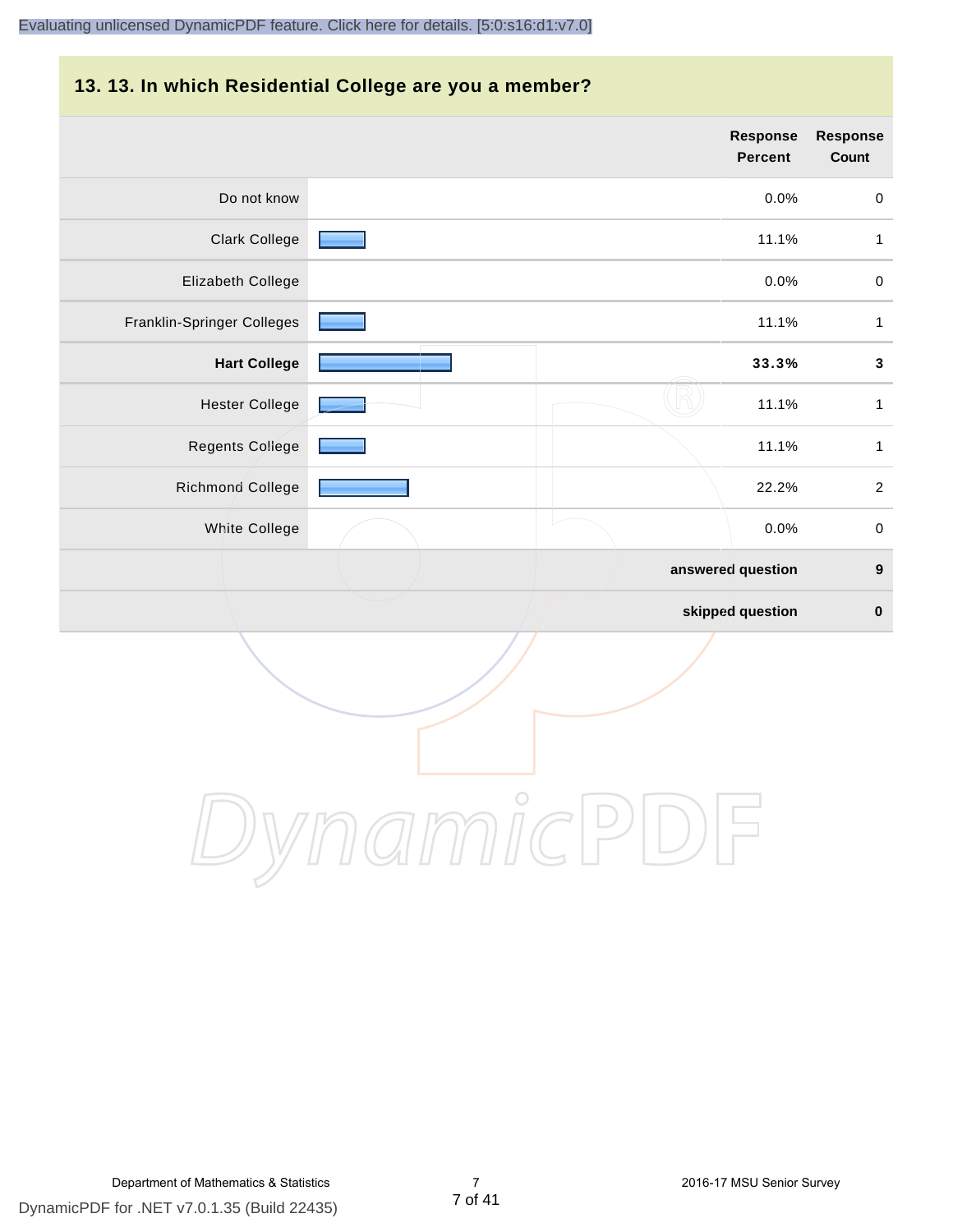## **13. 13. In which Residential College are you a member? answered question 9 skipped question 0**

## **14. 14. Have you ever received any type of Financial Aid while at MSU? (scholarships, grants, work-study, etc.)**



**15. 15. How many years will it take you to complete your degree from the point of your initial enrollment in college (including any time at a previous institution)?**

|               | Response<br><b>Percent</b> | <b>Response</b><br>Count |
|---------------|----------------------------|--------------------------|
| Two           | 11.1%                      | $\mathbf{1}$             |
| Three         | 0.0%                       | $\mathsf 0$              |
| Four          | 88.9%                      | 8                        |
| Five          | 0.0%                       | $\mathsf 0$              |
| Six           | 0.0%                       | $\mathsf 0$              |
| More than six | 0.0%                       | $\mathsf 0$              |
|               | answered question          | $\boldsymbol{9}$         |
|               | skipped question           | $\pmb{0}$                |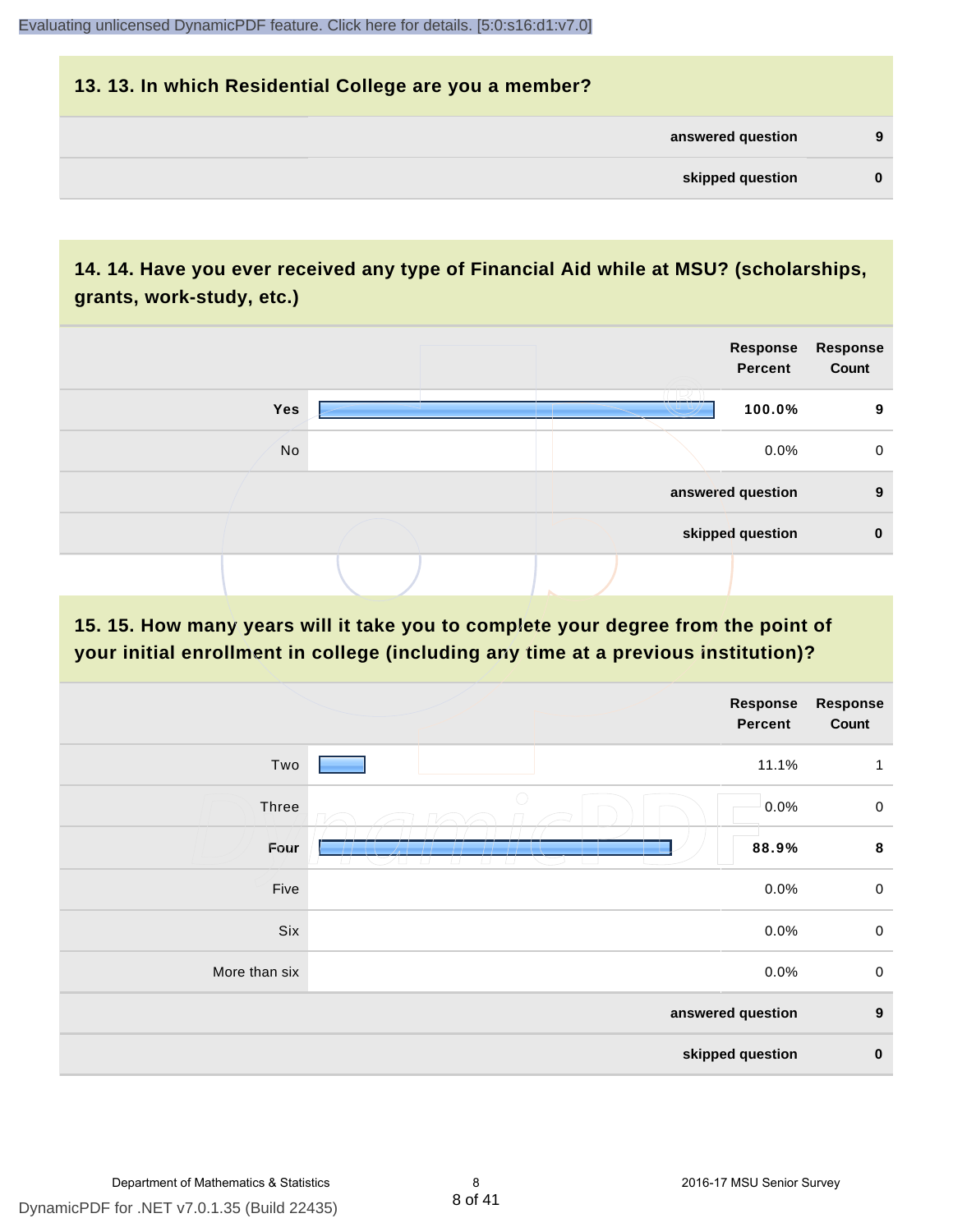### **16. 16. In what range does your grade point average fall?**

|                | Response<br><b>Percent</b> | Response<br>Count |
|----------------|----------------------------|-------------------|
| Less than 2.00 | 0.0%                       | $\,0\,$           |
| 2.00-2.50      | 0.0%                       | $\pmb{0}$         |
| 2.51-3.00      | 11.1%                      | $\mathbf{1}$      |
| $3.01 - 3.50$  | 11.1%                      | $\mathbf{1}$      |
| $3.51 - 4.00$  | 77.8%                      | $\overline{7}$    |
|                | answered question          | $\boldsymbol{9}$  |
|                | skipped question           | $\pmb{0}$         |
|                | amicP<br>$\bigcup$         |                   |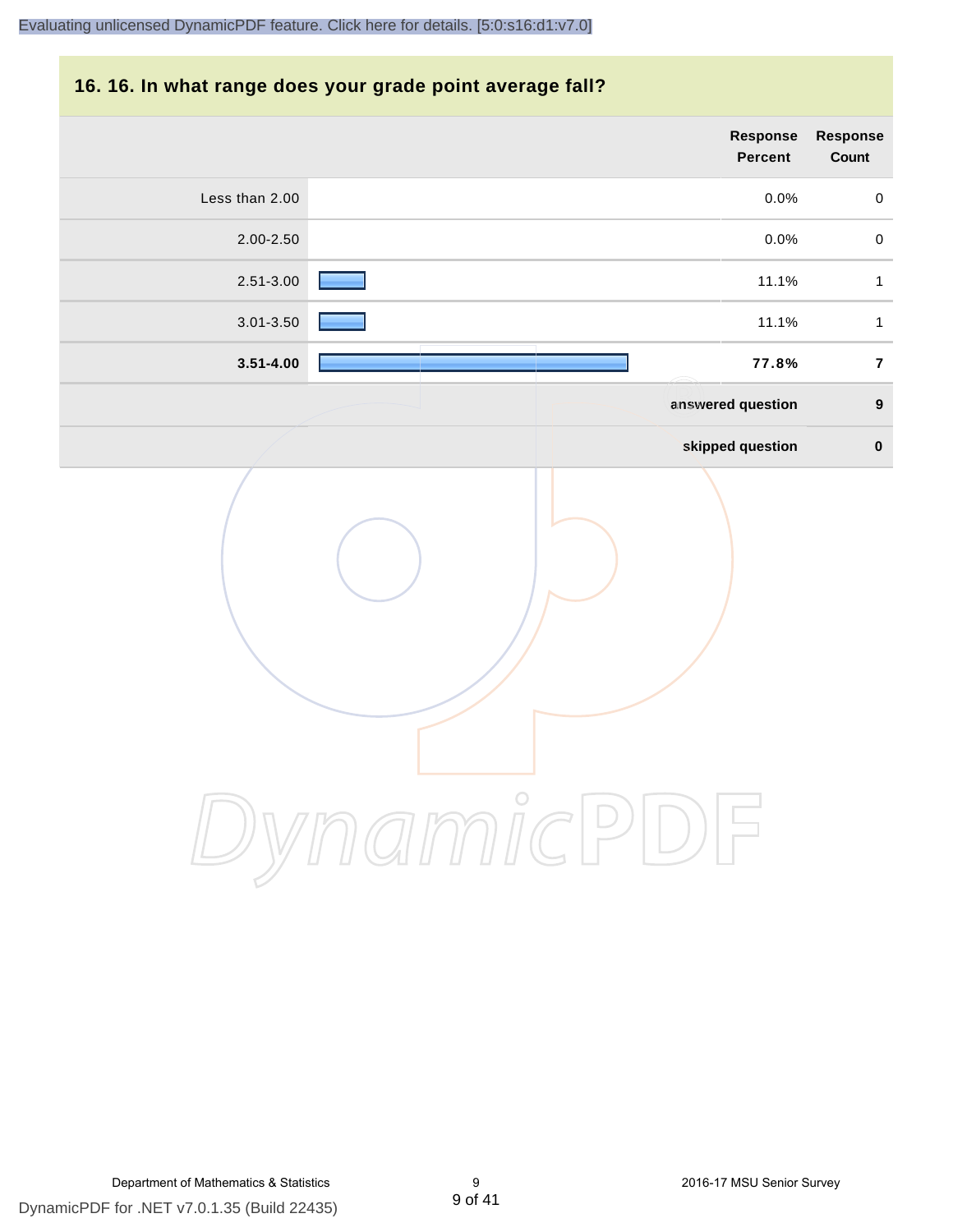|                                                          | <b>Response</b><br><b>Percent</b> | <b>Response</b><br><b>Count</b> |
|----------------------------------------------------------|-----------------------------------|---------------------------------|
| Accounting                                               | 0.0%                              | $\pmb{0}$                       |
| Advertising                                              | 0.0%                              | $\boldsymbol{0}$                |
| Agricultural Science & Technology<br>(associate's)       | 0.0%                              | $\boldsymbol{0}$                |
| Agricultural Science (bachelor's)                        | 0.0%                              | $\boldsymbol{0}$                |
| Animal Technology/Animal-Equine                          | 0.0%                              | $\mathbf 0$                     |
| Animal Technology/Vet Tech,<br>Pre-Vet                   | 0.0%                              | $\mathbf 0$                     |
| <b>Applied Physics</b>                                   | 0.0%                              | $\pmb{0}$                       |
| Art                                                      | 0.0%                              | $\pmb{0}$                       |
| <b>Athletic Training</b>                                 | 0.0%                              | $\pmb{0}$                       |
| Biology                                                  | 0.0%                              | $\pmb{0}$                       |
| <b>Business Administration</b><br>(associate's)          | 0.0%                              | $\boldsymbol{0}$                |
| <b>Business Administration</b><br>(bachelor's)           | $\bigcirc$<br>0.0%                | $\boldsymbol{0}$                |
| <b>Career &amp; Technical Education</b><br>(associate's) | 0.0%                              | $\pmb{0}$                       |
| <b>Career &amp; Technical Education</b><br>(bachelor's)  | 0.0%                              | $\mathbf 0$                     |
| Chemistry                                                | 0.0%                              | $\pmb{0}$                       |
| Civil Engineering Technology<br>(associate's)            | 0.0%                              | $\pmb{0}$                       |
|                                                          | answered question                 | $\boldsymbol{9}$                |
|                                                          | skipped question                  | $\pmb{0}$                       |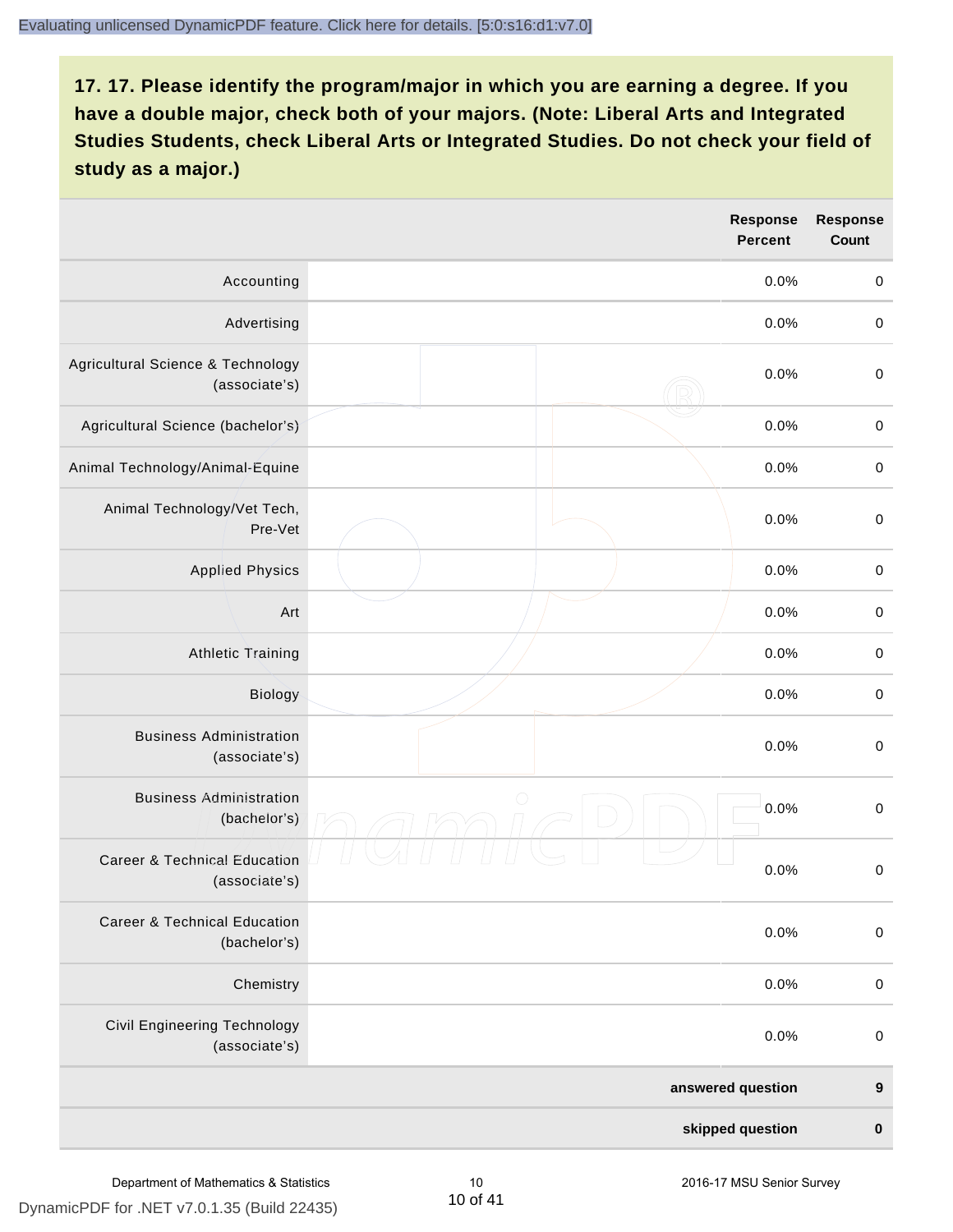| <b>Civil Engineering Technology</b><br>(bachelor's) | 0.0%               | $\boldsymbol{0}$ |
|-----------------------------------------------------|--------------------|------------------|
| <b>Communication Disorders</b>                      | 0.0%               | $\pmb{0}$        |
| <b>Community Health</b>                             | 0.0%               | $\boldsymbol{0}$ |
| <b>Computer Information Systems</b>                 | 0.0%               | $\boldsymbol{0}$ |
| <b>Computer Science</b>                             | 11.1%              | $\mathbf{1}$     |
| Creative Writing (BFA)                              | 0.0%               | $\pmb{0}$        |
| <b>Criminal Justice</b>                             | 0.0%               | $\boldsymbol{0}$ |
| Economics                                           | 11.1%              | $\mathbf{1}$     |
| <b>Electromechanical Engineering</b><br>Technology  | 0.0%               | $\mathbf 0$      |
| <b>Elementary School Education</b>                  | 0.0%               | $\boldsymbol{0}$ |
| Engineering Graphics & Design                       | 0.0%               | $\mathbf 0$      |
| <b>Engineering Physics</b>                          | 11.1%              | $\mathbf{1}$     |
| English                                             | 0.0%               | $\pmb{0}$        |
| English Education (TESOL)                           | 0.0%<br>$\bigcirc$ | $\boldsymbol{0}$ |
| <b>Exercise Science</b>                             | 0.0%               | $\pmb{0}$        |
| Finance                                             | 0.0%               | $\pmb{0}$        |
| French                                              | 0.0%               | $\pmb{0}$        |
| General Studies (associate's)                       | 0.0%               | $\pmb{0}$        |
| Geosciences                                         | 0.0%               | $\pmb{0}$        |
| German                                              | 0.0%               | $\,0\,$          |
|                                                     | answered question  | $\boldsymbol{9}$ |
|                                                     | skipped question   | $\pmb{0}$        |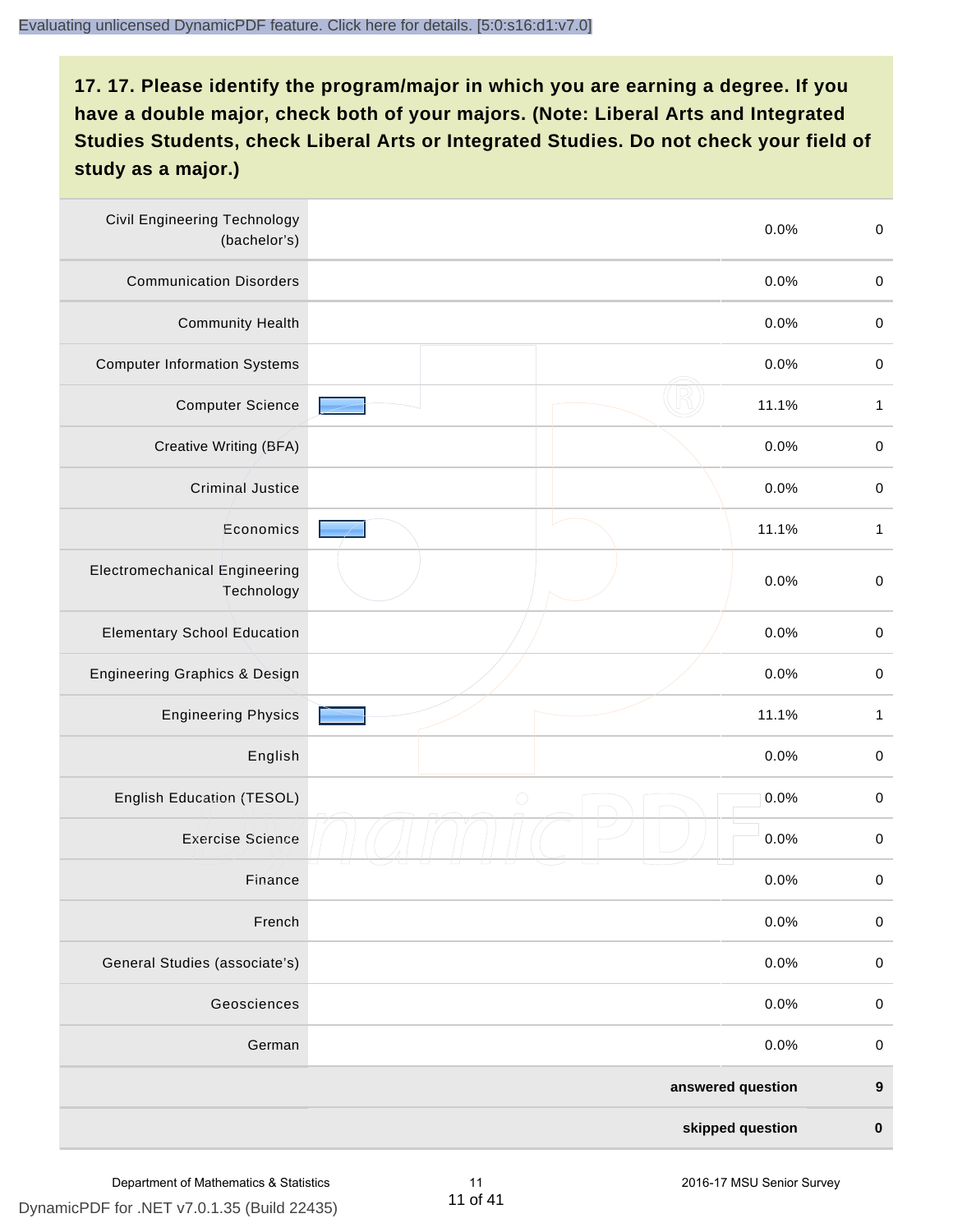| <b>Graphic Communications Media</b>            | 0.0%               | $\pmb{0}$        |
|------------------------------------------------|--------------------|------------------|
| Health & Physical Education                    | 0.0%               | $\boldsymbol{0}$ |
| <b>Health Information Administration</b>       | 0.0%               | $\pmb{0}$        |
| History                                        | 0.0%               | $\boldsymbol{0}$ |
| <b>Industrial Technology</b><br>(associate's)  | 0.0%               | $\boldsymbol{0}$ |
| Integrated Studies (BIS)                       | 0.0%               | $\pmb{0}$        |
| Interdisciplinary Early Childhood<br>Education | 0.0%               | $\boldsymbol{0}$ |
| <b>Interior Design</b>                         | 0.0%               | $\boldsymbol{0}$ |
| <b>International Business</b>                  | 0.0%               | $\pmb{0}$        |
| <b>International Studies</b>                   | 0.0%               | $\boldsymbol{0}$ |
| Japanese                                       | 0.0%               | $\boldsymbol{0}$ |
| Journalism                                     | 0.0%               | $\pmb{0}$        |
| Learning & Behavior Disorders                  | 11.1%              | 1                |
| <b>Liberal Arts</b>                            | $\bigcirc$<br>0.0% | $\boldsymbol{0}$ |
| Logistics & Supply Chain<br>Management         | 0.0%               | $\boldsymbol{0}$ |
| Management                                     | 0.0%               | $\pmb{0}$        |
| <b>Manufacturing Technology</b>                | 0.0%               | $\mathbf 0$      |
| Marketing                                      | 0.0%               | $\pmb{0}$        |
| <b>Mathematics</b>                             | 100.0%             | 9                |
|                                                | answered question  | $\boldsymbol{9}$ |
|                                                | skipped question   | $\pmb{0}$        |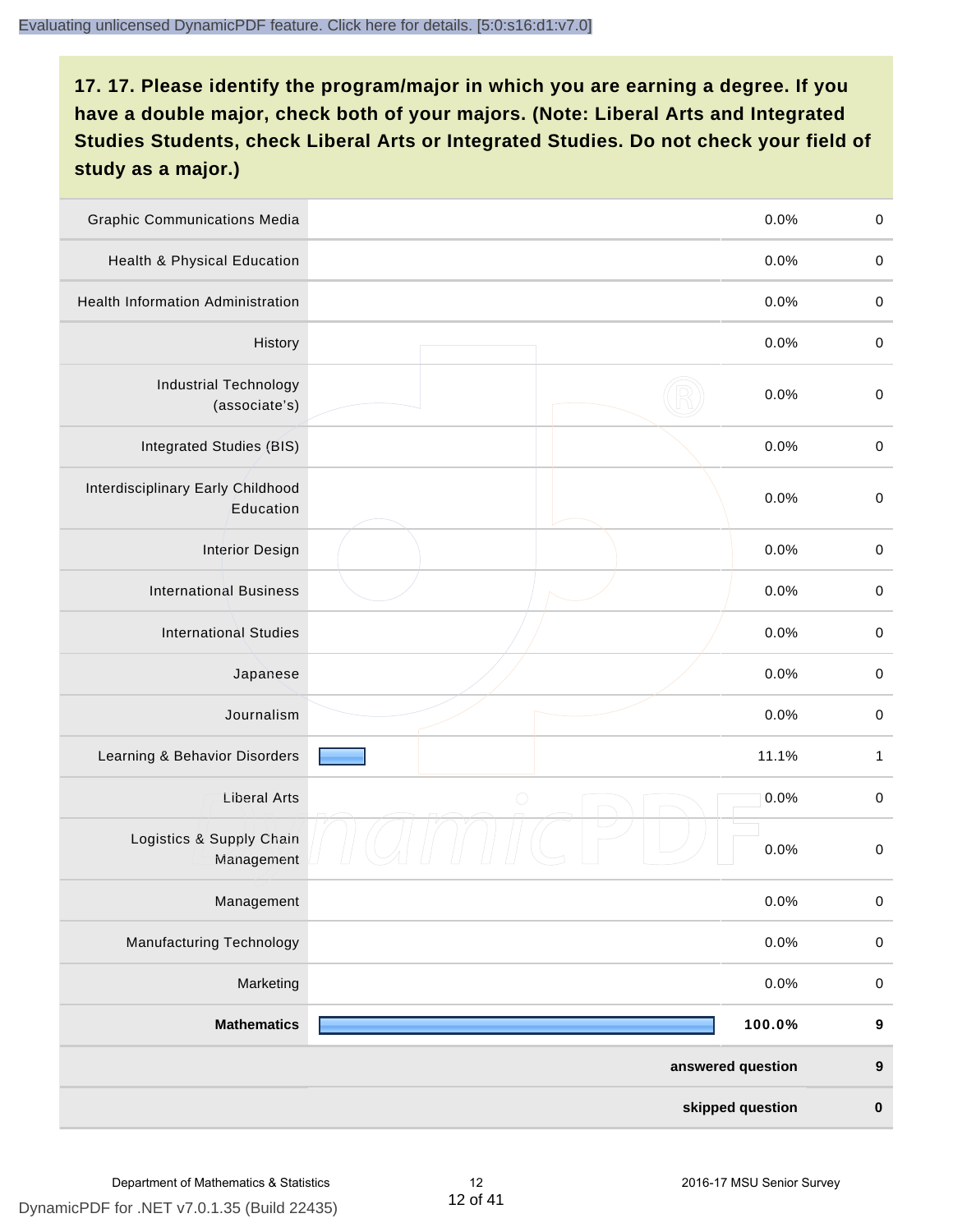| Middle School Education                   | 11.1%              | $\mathbf{1}$     |
|-------------------------------------------|--------------------|------------------|
| Music                                     | 0.0%               | $\pmb{0}$        |
| <b>Music Business</b>                     | 0.0%               | $\pmb{0}$        |
| Nonprofit Leadership Studies              | 0.0%               | $\pmb{0}$        |
| Nursing                                   | 0.0%               | $\boldsymbol{0}$ |
| Nursing/RN to BSN                         | 0.0%               | $\boldsymbol{0}$ |
| Nutrition, Dietetics, & Food Mgmt         | 0.0%               | $\boldsymbol{0}$ |
| Occupational Safety and Health            | 0.0%               | $\boldsymbol{0}$ |
| Organizational Communication              | 0.0%               | $\pmb{0}$        |
| Philosophy                                | 0.0%               | $\pmb{0}$        |
| Physics                                   | 0.0%               | $\boldsymbol{0}$ |
| <b>Political Science</b>                  | 0.0%               | $\boldsymbol{0}$ |
| Psychology                                | 0.0%               | $\boldsymbol{0}$ |
| <b>Public Administration</b>              | 0.0%               | $\pmb{0}$        |
| <b>Public Relations</b>                   | $\bigcirc$<br>0.0% | $\boldsymbol{0}$ |
| <b>Recreation &amp; Leisure Services</b>  | 0.0%               | $\pmb{0}$        |
| Social Work                               | 0.0%               | $\boldsymbol{0}$ |
| Sociology                                 | 0.0%               | $\pmb{0}$        |
| Spanish                                   | 0.0%               | $\mathbf 0$      |
| <b>Telecommunications Systems</b><br>Mgmt | 0.0%               | $\pmb{0}$        |
|                                           | answered question  | $\boldsymbol{9}$ |
|                                           | skipped question   | $\pmb{0}$        |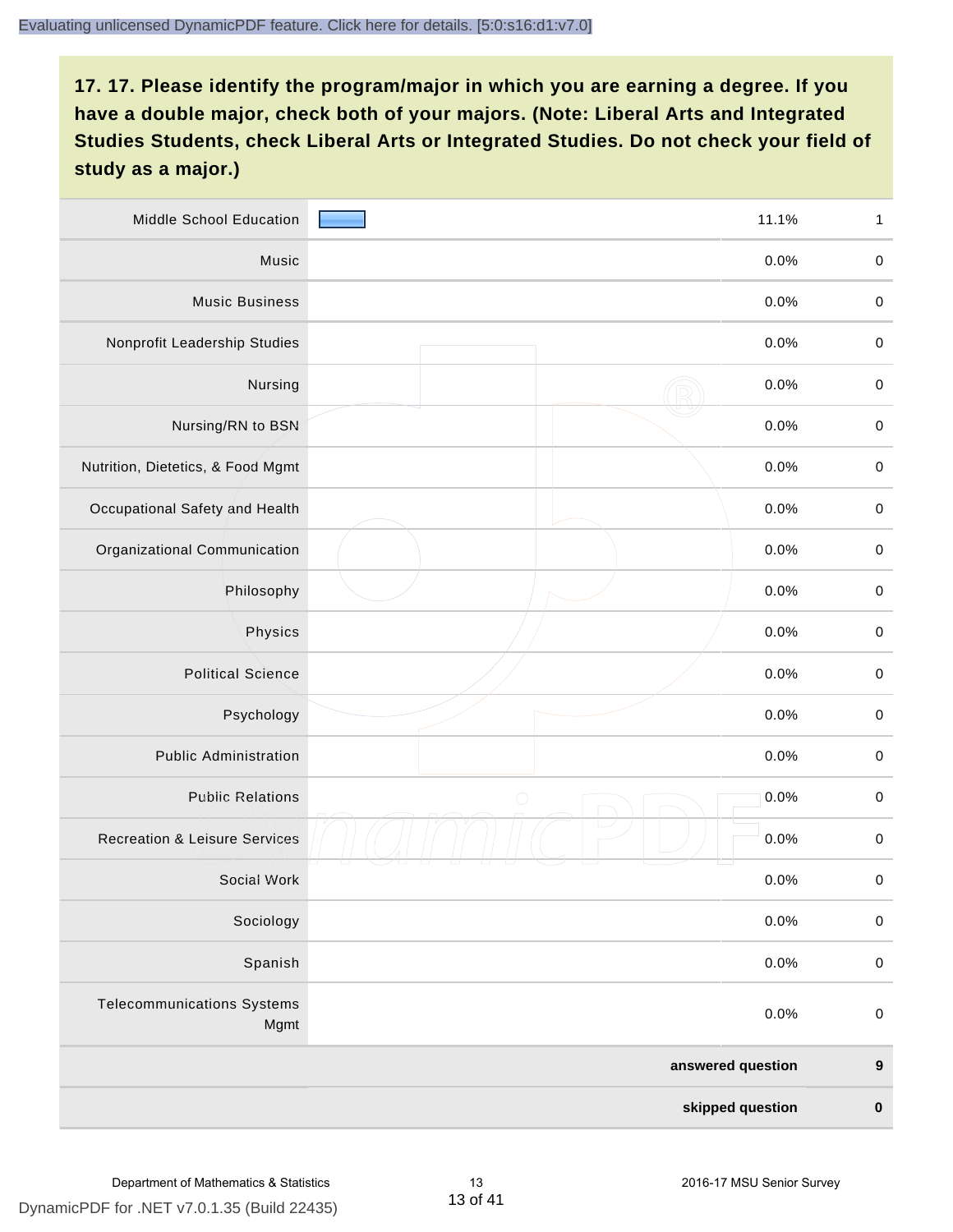| <b>Television Production</b>    | $0.0\%$           | 0        |
|---------------------------------|-------------------|----------|
| Theatre                         | $0.0\%$           | $\Omega$ |
| Wildlife & Conservation Biology | $0.0\%$           | 0        |
|                                 | answered question | 9        |
|                                 | skipped question  | 0        |
|                                 | w                 |          |

#### **18. 20. What is the highest degree you eventually hope to receive?**

|                      |  | Response<br><b>Percent</b> | <b>Response</b><br>Count |
|----------------------|--|----------------------------|--------------------------|
| Associate            |  | 0.0%                       | $\mathbf 0$              |
| <b>Baccalaureate</b> |  | 22.2%                      | 2                        |
| Graduate             |  | 66.7%                      | $6\phantom{1}6$          |
| Professional         |  | 11.1%                      | 1                        |
|                      |  | answered question          | $\boldsymbol{9}$         |
|                      |  | skipped question           | $\pmb{0}$                |
|                      |  |                            |                          |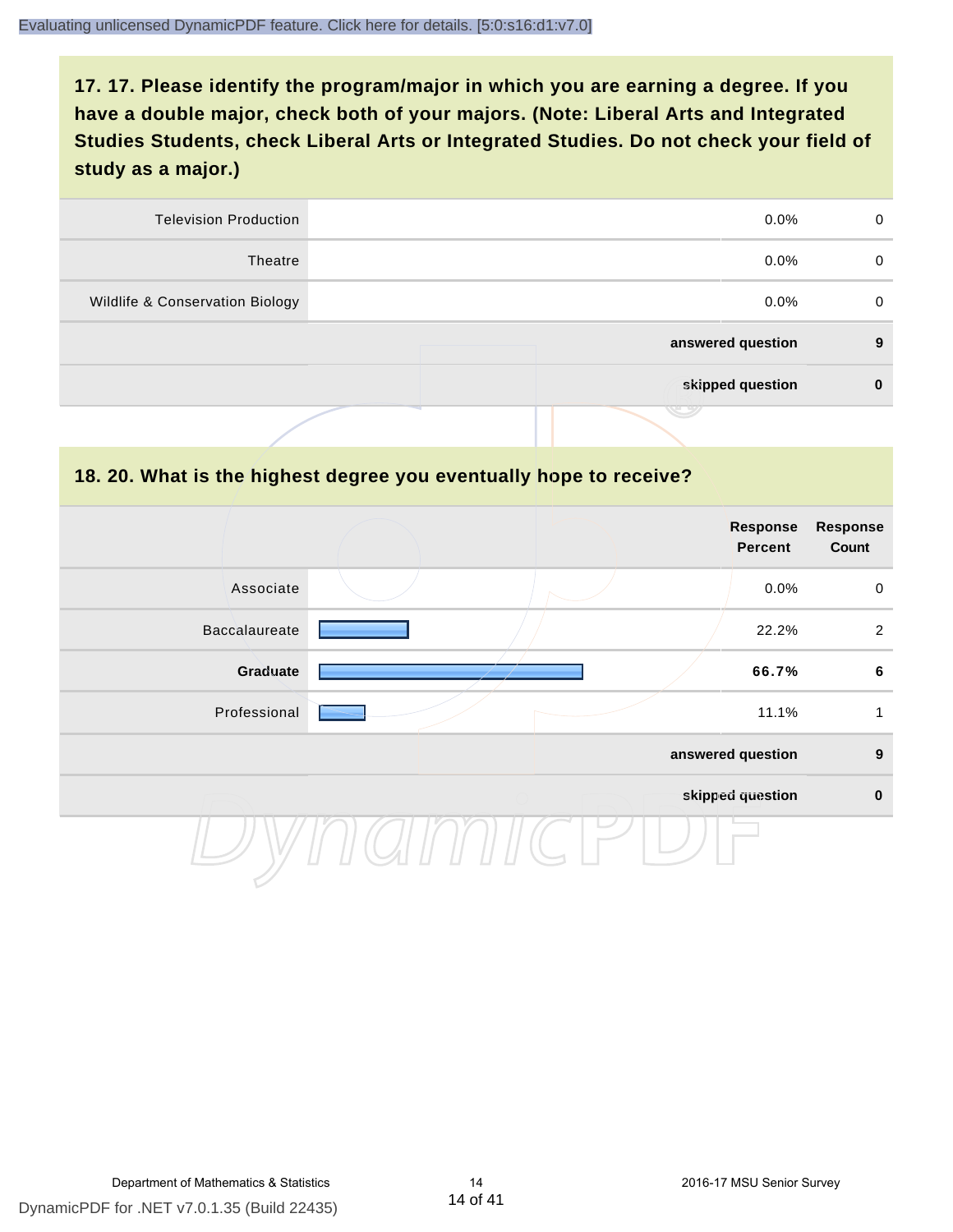#### **19. 21. Which best describes your situation?**

|                                      | Response<br><b>Percent</b> | <b>Response</b><br>Count |
|--------------------------------------|----------------------------|--------------------------|
| Did not change major/area            | 44.4%                      | $\overline{4}$           |
| Did not initially declare major/area | 0.0%                       | $\mathbf 0$              |
| Changed major/area                   | 55.6%                      | $\overline{\mathbf{5}}$  |
|                                      | answered question          | $\boldsymbol{9}$         |
|                                      | skipped question           | $\pmb{0}$                |
|                                      | ynamicPl<br>$\bigcup$      |                          |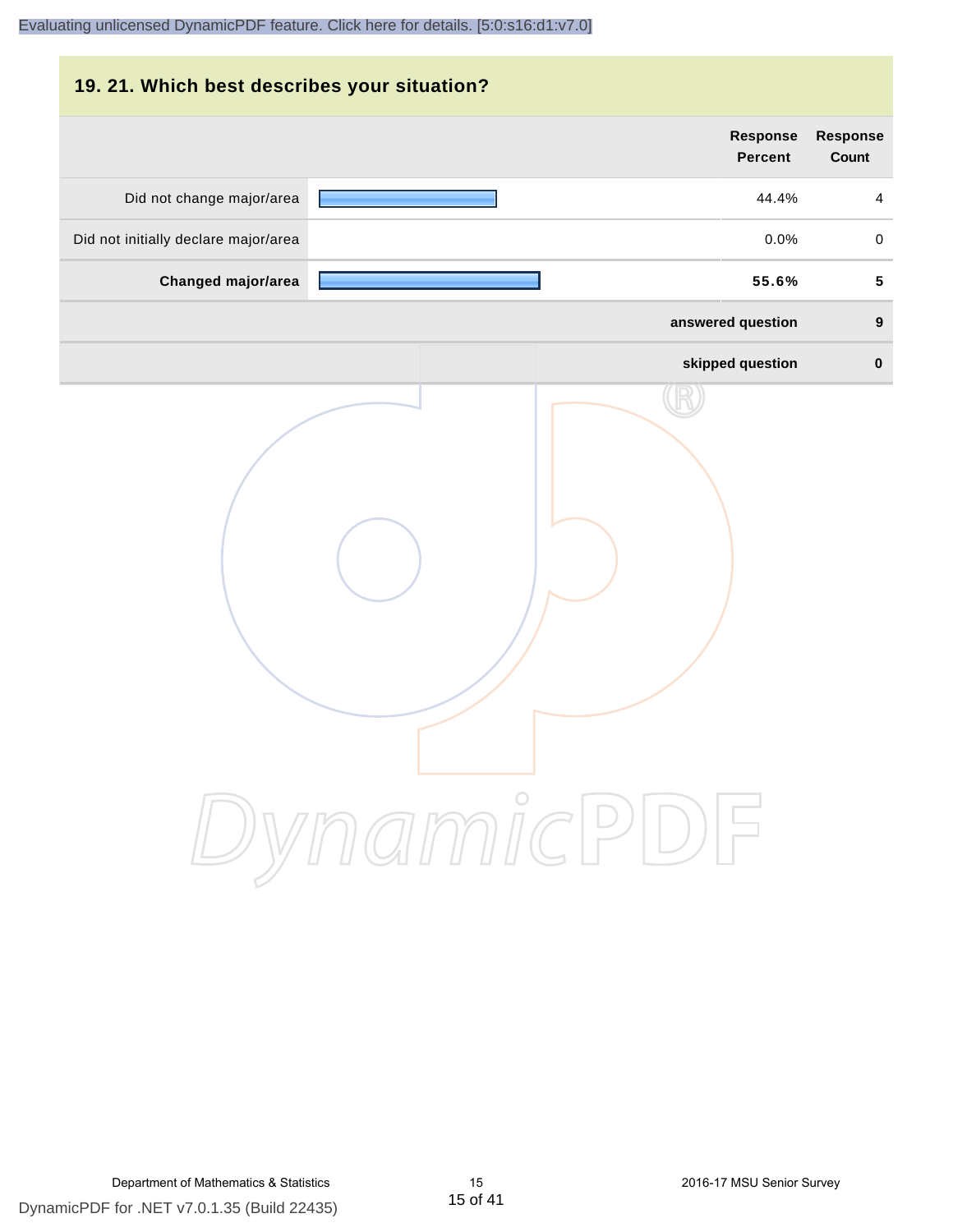#### **19. 21. Which best describes your situation?**

| 9 | answered question |  |
|---|-------------------|--|
|   | skipped question  |  |
|   |                   |  |

## **20. 22. While school was in session during the past year, how many hours per week, on average, did you work for pay?**

|                    |  | Response<br>Percent | <b>Response</b><br>Count |
|--------------------|--|---------------------|--------------------------|
| Did not work       |  | 22.2%               | $\overline{2}$           |
| Worked 1-10 hrs    |  | 22.2%               | $\overline{2}$           |
| Worked 11-20 hrs   |  | 55.6%               | $\overline{\mathbf{5}}$  |
| Worked 21-30 hrs   |  | 0.0%                | $\mathbf 0$              |
| Worked 31-40 hrs   |  | 0.0%                | $\mathbf 0$              |
| Worked over 40 hrs |  | 0.0%                | $\mathbf 0$              |
|                    |  | answered question   | $\boldsymbol{9}$         |
|                    |  | skipped question    | $\mathbf 0$              |

**21. 23. For the most part, were classes offered at times convenient to you?**

| Response<br>Count | Response<br><b>Percent</b> |     |
|-------------------|----------------------------|-----|
| 9                 | 100.0%                     | Yes |
| $\mathbf 0$       | $0.0\%$                    | No  |
| 9                 | answered question          |     |
| $\bf{0}$          | skipped question           |     |
|                   |                            |     |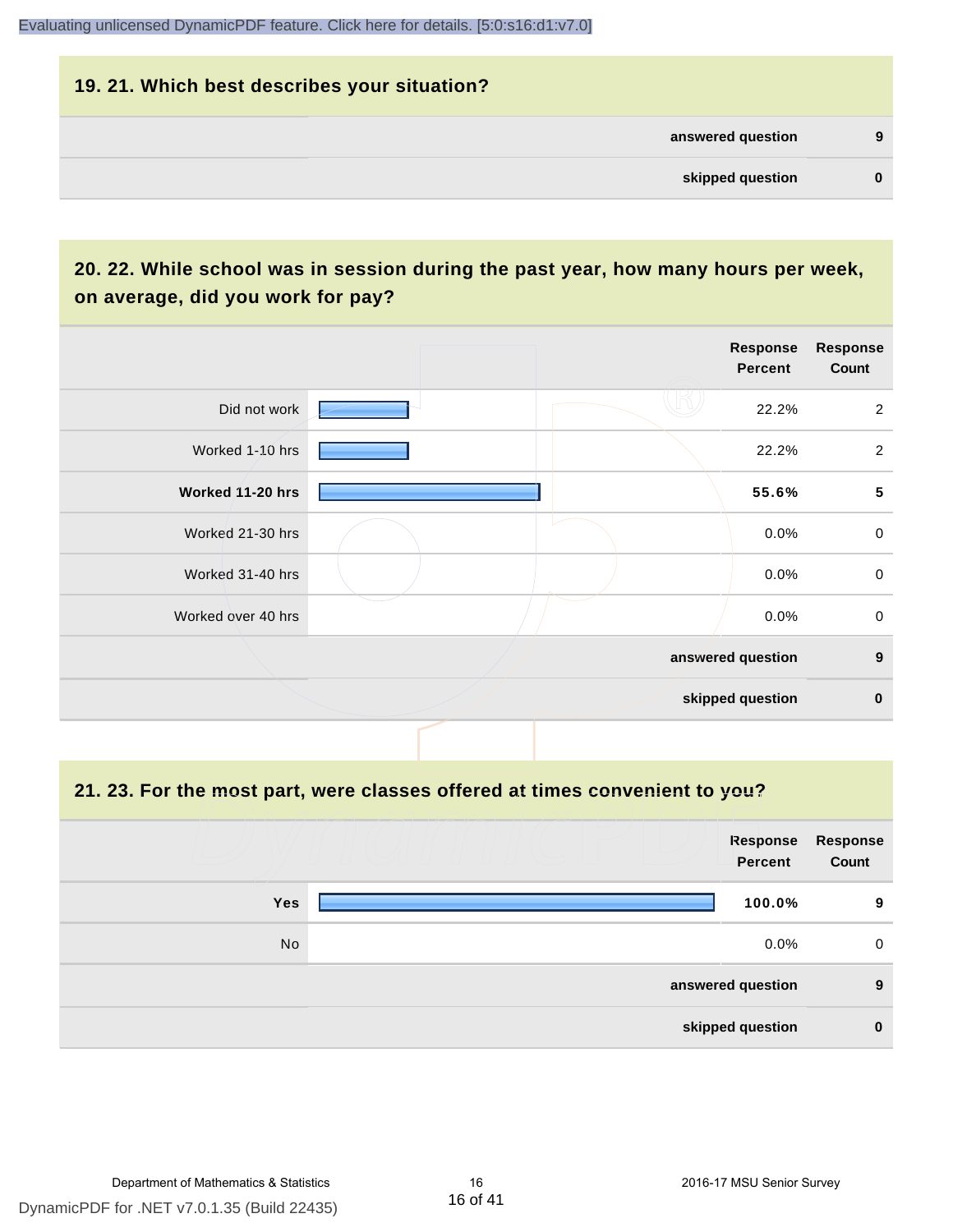#### **22. 24. What time would you have preferred?**

|                | <b>Response</b><br>Percent | <b>Response</b><br>Count |
|----------------|----------------------------|--------------------------|
| Late afternoon | 0.0%                       | $\mathbf 0$              |
| Evening        | 0.0%                       | $\pmb{0}$                |
| Weekend        | 0.0%                       | $\boldsymbol{0}$         |
| During the day | 0.0%                       | $\mathbf 0$              |
| Online         | 0.0%<br>$\iff$             | $\pmb{0}$                |
|                | answered question          | $\pmb{0}$                |
|                | skipped question           | $\boldsymbol{9}$         |
|                |                            |                          |

## **23. 25. Which best describes the location where you completed the majority of your courses?**

|                        |            | <b>Response</b><br><b>Percent</b> | <b>Response</b><br>Count |
|------------------------|------------|-----------------------------------|--------------------------|
| <b>Murray</b>          |            | 100.0%                            | $\boldsymbol{9}$         |
| Paducah                |            | 0.0%                              | $\boldsymbol{0}$         |
| Ft. Campbell           |            | 0.0%                              | $\boldsymbol{0}$         |
| Madisonville           | $\bigcirc$ | 0.0%                              | $\boldsymbol{0}$         |
| Hopkinsville           |            | 0.0%                              | $\boldsymbol{0}$         |
| Henderson              |            | 0.0%                              | $\mathbf 0$              |
| Online                 |            | 0.0%                              | $\boldsymbol{0}$         |
| Other (please specify) |            | 0.0%                              | $\boldsymbol{0}$         |
|                        |            | answered question                 | $\boldsymbol{9}$         |
|                        |            | skipped question                  | $\pmb{0}$                |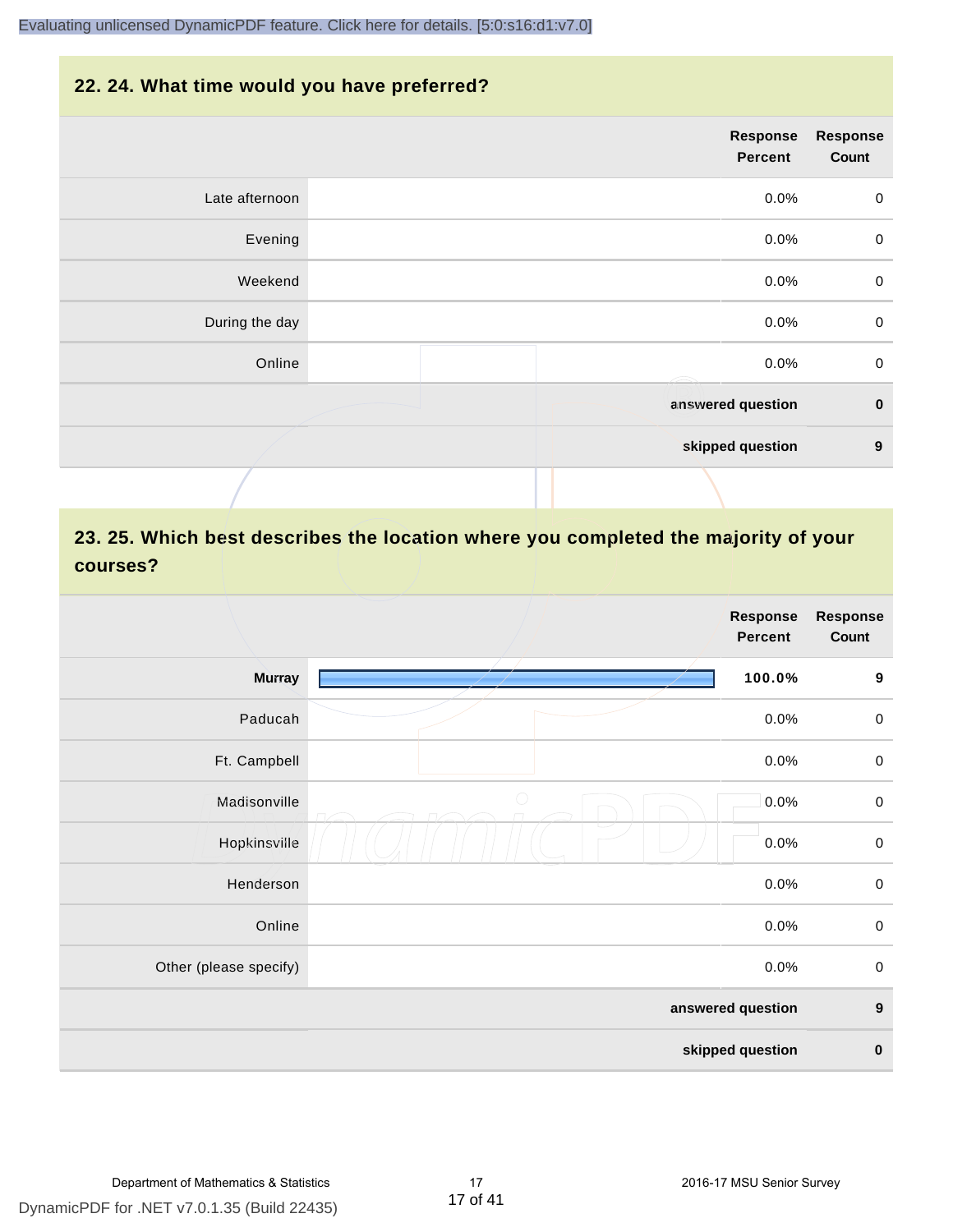#### **24. 26. Did you take any online courses while at Murray State?**

|            | Response<br><b>Percent</b> | Response<br>Count |
|------------|----------------------------|-------------------|
| <b>Yes</b> | 55.6%                      | 5                 |
| No         | 44.4%                      | $\overline{4}$    |
|            | answered question          | 9                 |
|            | skipped question           | $\bf{0}$          |
|            |                            |                   |

## **25. 27. Did it take you an extra semester or more to complete degree requirements at Murray State?**

|               |         |  | Response<br>Percent | Response<br>Count |
|---------------|---------|--|---------------------|-------------------|
| Yes           |         |  | 11.1%               | $\mathbf{1}$      |
| $\mathsf{No}$ |         |  | 88.9%               | 8                 |
|               |         |  | answered question   | 9                 |
|               |         |  | skipped question    | $\pmb{0}$         |
|               | $\circ$ |  |                     |                   |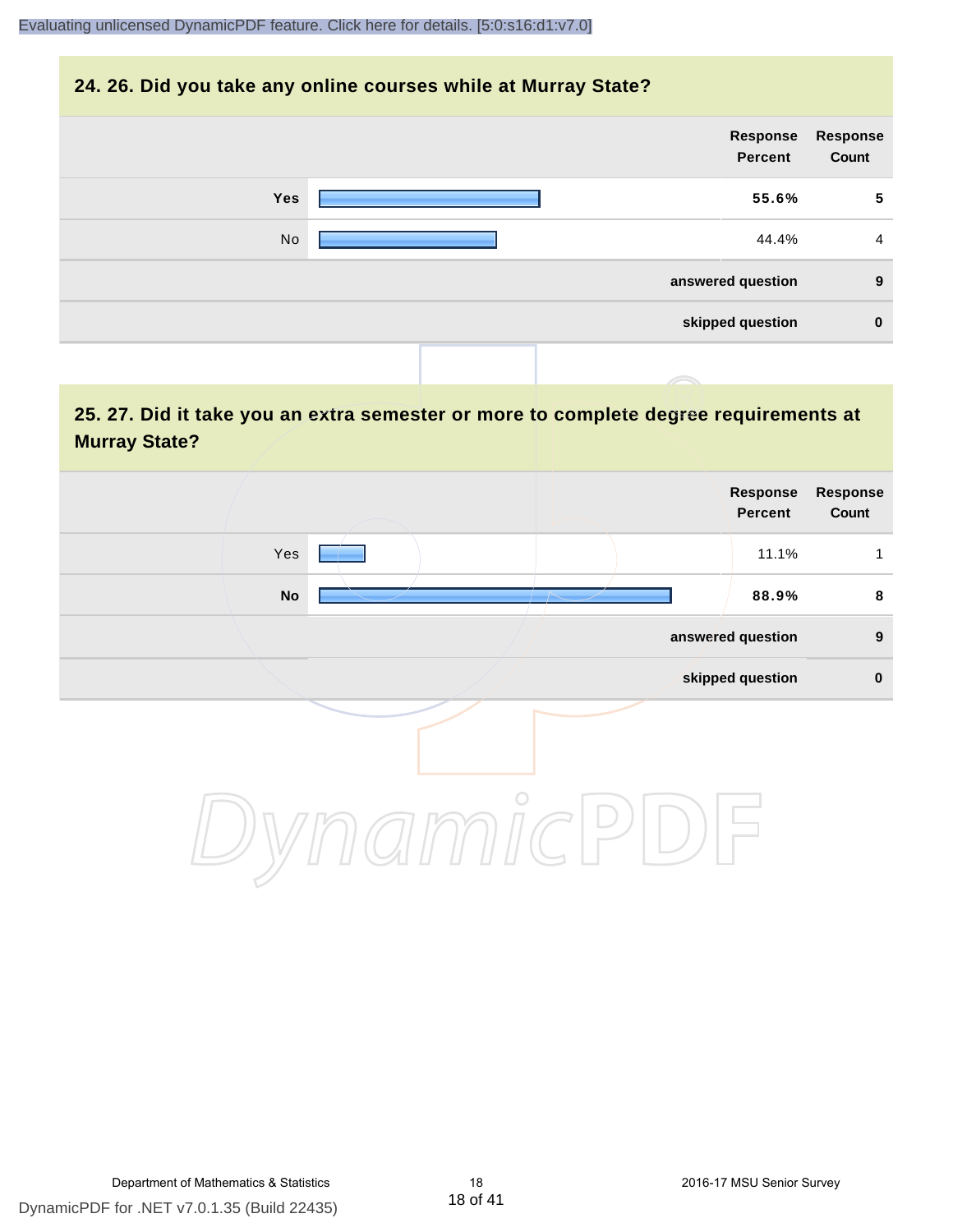#### **26. 28. Why did it take you an extra semester or more?**

|                                                                 | <b>Response</b><br><b>Percent</b> | <b>Response</b><br>Count |
|-----------------------------------------------------------------|-----------------------------------|--------------------------|
| Work obligation limited my<br>enrollment.                       | 0.0%                              | $\pmb{0}$                |
| Family obligations limited my<br>enrollment.                    | 0.0%                              | $\mathbf 0$              |
| Tuition and other costs of<br>attendance limited my enrollment. | 0.0%                              | $\mathbf 0$              |
| A decision to change majors<br>added to my requirements.        | 0.0%                              | $\pmb{0}$                |
| A required course or courses<br>were not offered.               | 100.0%                            | $\mathbf{1}$             |
| Credits were lost transferring to<br>Murray State.              | 0.0%                              | $\pmb{0}$                |
| Other (please specify)                                          | 0.0%                              | $\mathbf 0$              |
|                                                                 | answered question                 | 1                        |
|                                                                 | skipped question                  | $\bf8$                   |
|                                                                 |                                   |                          |

DynamicPDF for .NET v7.0.1.35 (Build 22435) Department of Mathematics & Statistics 19 2016-17 MSU Senior Survey

DynamicPDF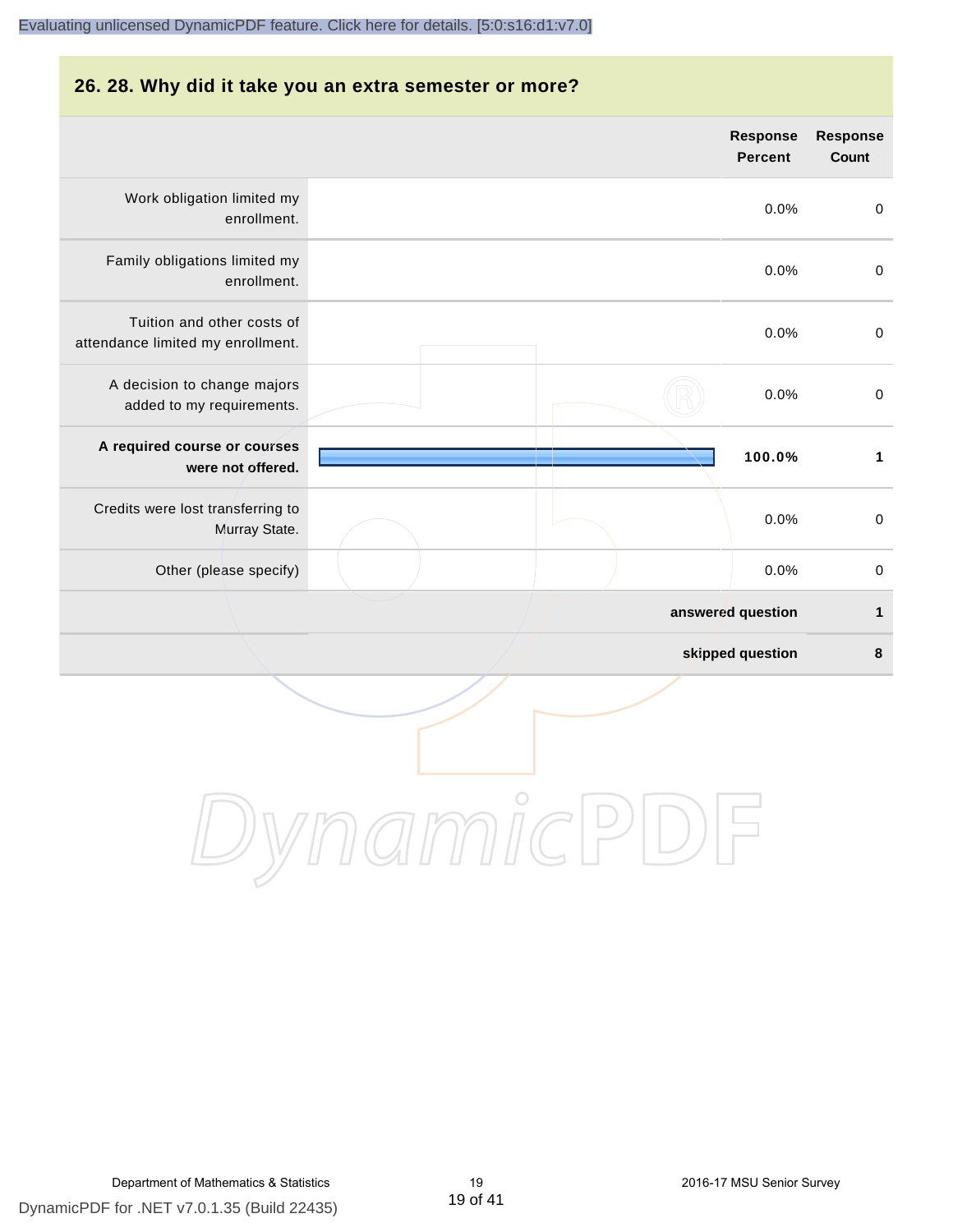| 26. 28. Why did it take you an extra semester or more? |   |
|--------------------------------------------------------|---|
| answered question                                      |   |
| skipped question                                       | 8 |

## **27. 29. Did you have trouble getting any course(s) you needed while at Murray State?**

|                                                                            | <b>Response</b><br><b>Percent</b>                    | <b>Response</b><br>Count |
|----------------------------------------------------------------------------|------------------------------------------------------|--------------------------|
| Yes                                                                        | 22.2%                                                | $\overline{2}$           |
| <b>No</b>                                                                  | 77.8%                                                | $\overline{7}$           |
|                                                                            | answered question                                    | $\boldsymbol{9}$         |
|                                                                            | skipped question                                     | $\pmb{0}$                |
|                                                                            |                                                      |                          |
|                                                                            | 28. 30. Why did you have trouble getting the course? |                          |
|                                                                            | <b>Response</b><br><b>Percent</b>                    | Response<br><b>Count</b> |
| The course was not offered the<br>semester I needed it.                    | 50.0%                                                | 1                        |
| The course was not offered at<br>hours convenient to my work<br>schedule.  | 0.0%                                                 | $\pmb{0}$                |
| The course was not offered at<br>hours suitable for my school<br>schedule. | 0.0%                                                 | $\mathbf 0$              |
| All course sections were closed.                                           | 0.0%                                                 | $\mathbf 0$              |
| I was unaware of the<br>prerequisites for the course.                      | 50.0%                                                | $\mathbf{1}$             |
|                                                                            | answered question                                    | $\mathbf{2}$             |
|                                                                            | skipped question                                     | $\overline{7}$           |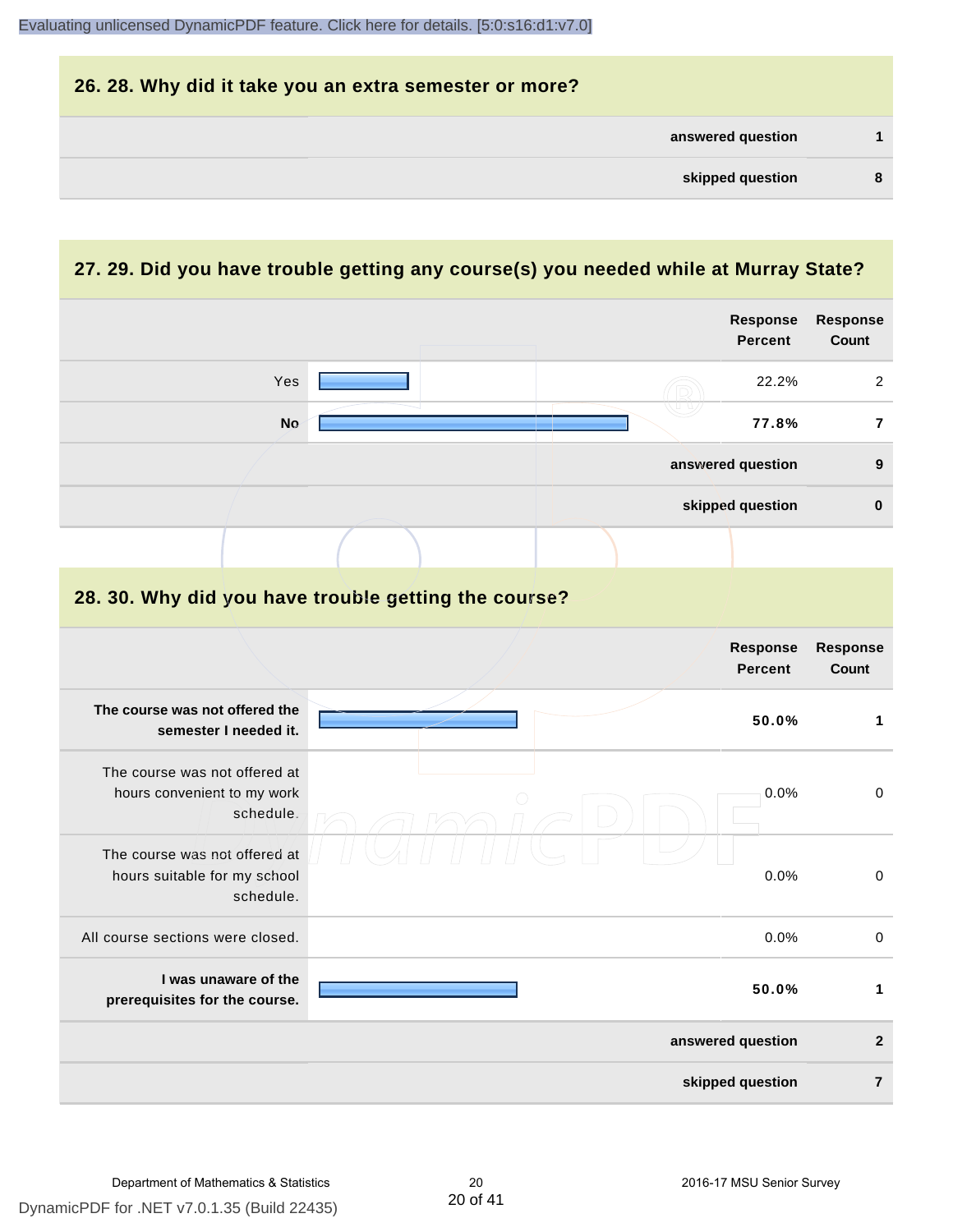## **29. 31. Which statement best describes your experience with off-campus coop/internship?**

|                                    | <b>Response</b><br><b>Percent</b> | <b>Response</b><br>Count |
|------------------------------------|-----------------------------------|--------------------------|
| Cannot judge; I did not have one.  | 44.4%                             | 4                        |
| My experience was very valuable.   | 33.3%                             | 3                        |
| My experience was valuable.        | 22.2%                             | 2                        |
| My experience was of little value. | $0.0\%$                           | 0                        |
| My experience was of no value.     | 0.0%                              | $\mathbf 0$              |
|                                    | answered question                 | 9                        |
|                                    | skipped question                  | $\bf{0}$                 |
|                                    |                                   |                          |

## **30. 32. Which statement best describes your experience with on-campus facultydirected research, scholarly, or creative project?**

|                                    | <b>Response</b><br><b>Percent</b> | <b>Response</b><br>Count |
|------------------------------------|-----------------------------------|--------------------------|
| Cannot judge; I did not have one.  | 33.3%                             | 3                        |
| My experience was very valuable.   | 44.4%                             | 4                        |
| My experience was valuable.        | 11.1%                             | 1                        |
| My experience was of little value. | 11.1%                             | 1                        |
| My experience was of no value.     | 0.0%                              | 0                        |
|                                    | answered question                 | 9                        |
|                                    | skipped question                  | $\bf{0}$                 |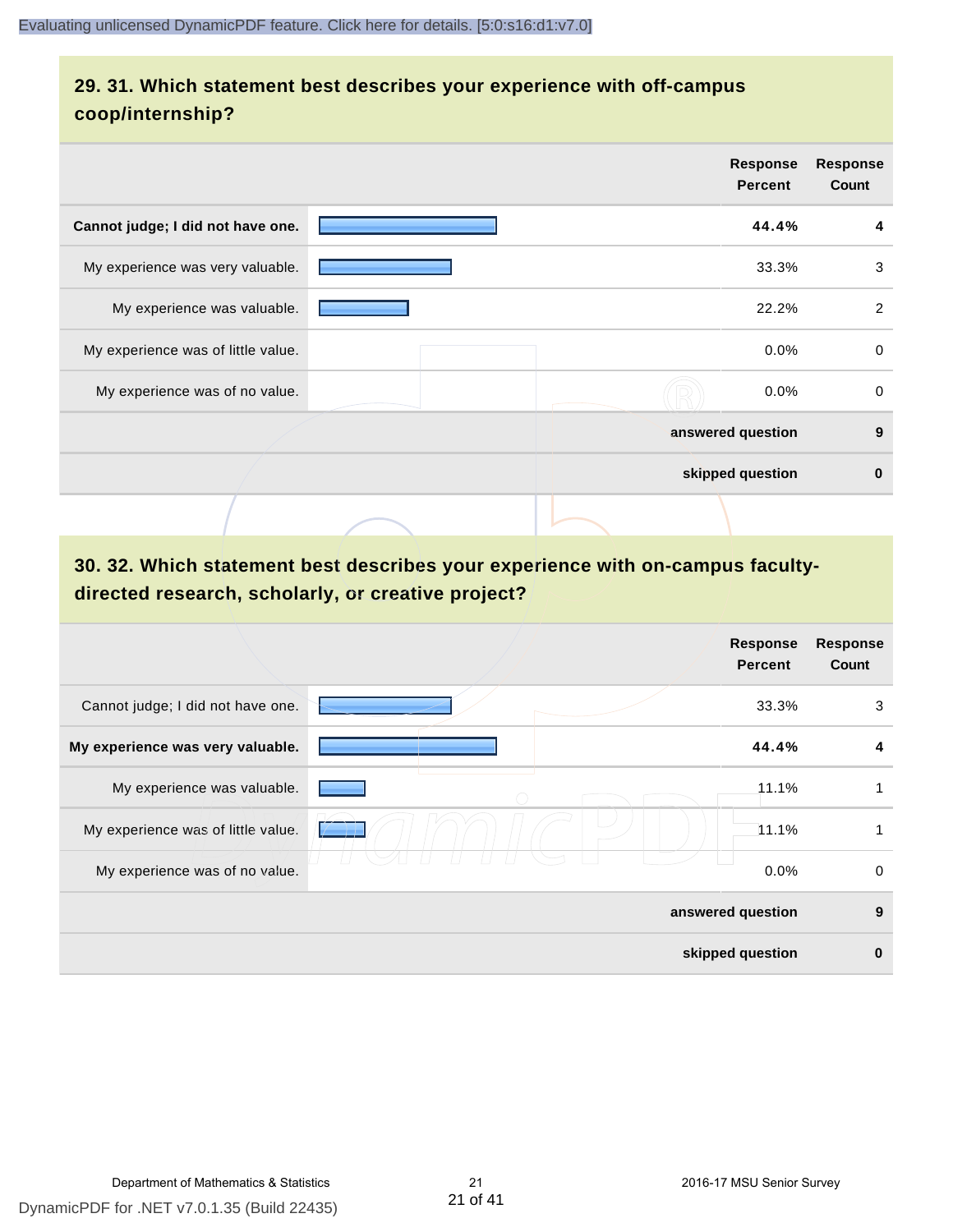## **31. 33. Which statement best describes your experience with academic advising in your major/area?**

| <b>Percent</b>                                                                                     | <b>Response</b><br>Count                                                            |
|----------------------------------------------------------------------------------------------------|-------------------------------------------------------------------------------------|
|                                                                                                    | $\mathbf 0$                                                                         |
|                                                                                                    | $\overline{7}$                                                                      |
|                                                                                                    | 2                                                                                   |
|                                                                                                    | $\pmb{0}$                                                                           |
|                                                                                                    | $\boldsymbol{9}$                                                                    |
|                                                                                                    | $\pmb{0}$                                                                           |
| $\bigcirc$<br>$\mathcal{I}\text{mmIC}$<br>$\begin{pmatrix} 1 \\ -1 \end{pmatrix}$<br>$\frac{1}{2}$ |                                                                                     |
|                                                                                                    | Response<br>0.0%<br>77.8%<br>22.2%<br>0.0%<br>answered question<br>skipped question |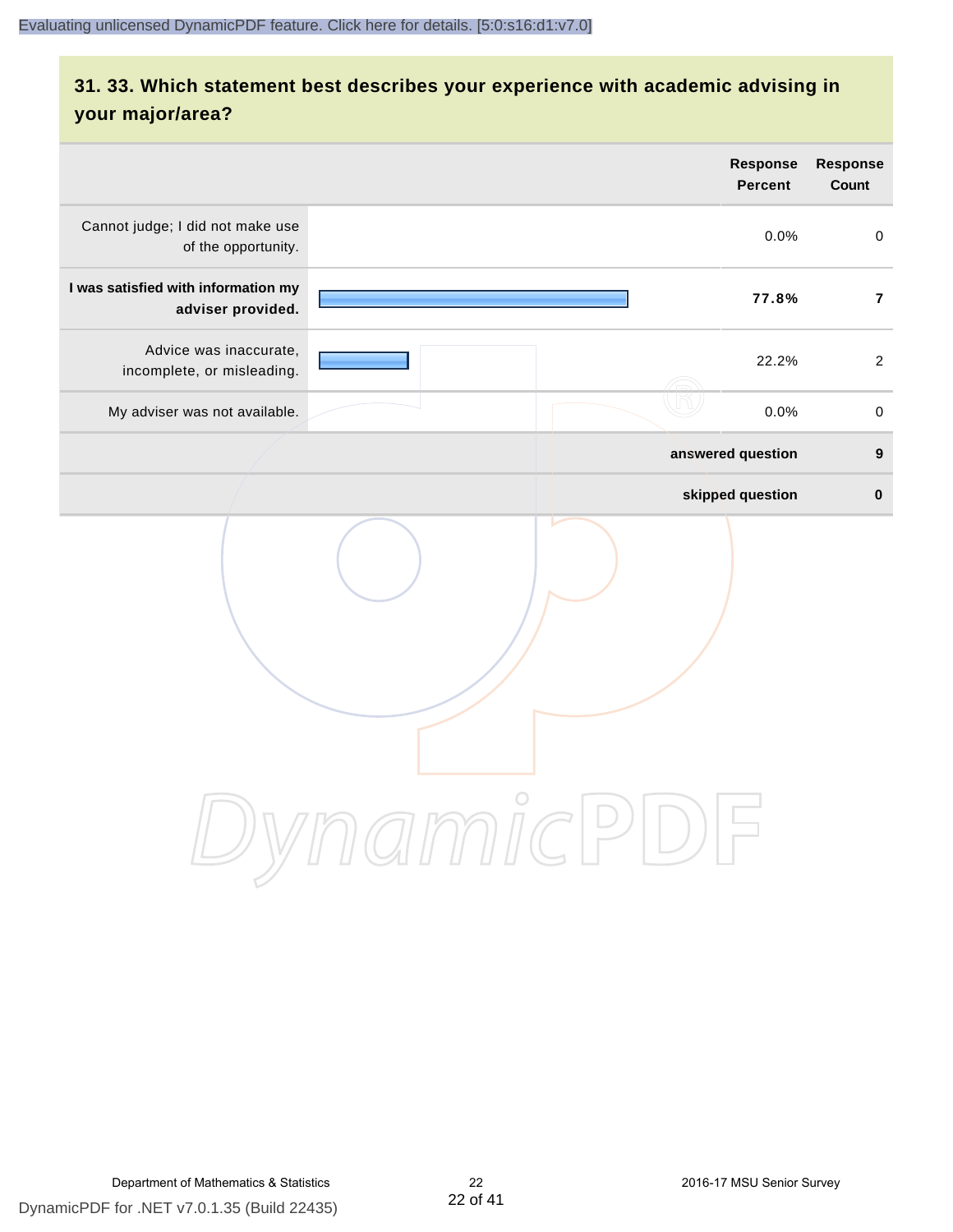## **31. 33. Which statement best describes your experience with academic advising in your major/area?**

| answered question | 9 |
|-------------------|---|
| skipped question  |   |

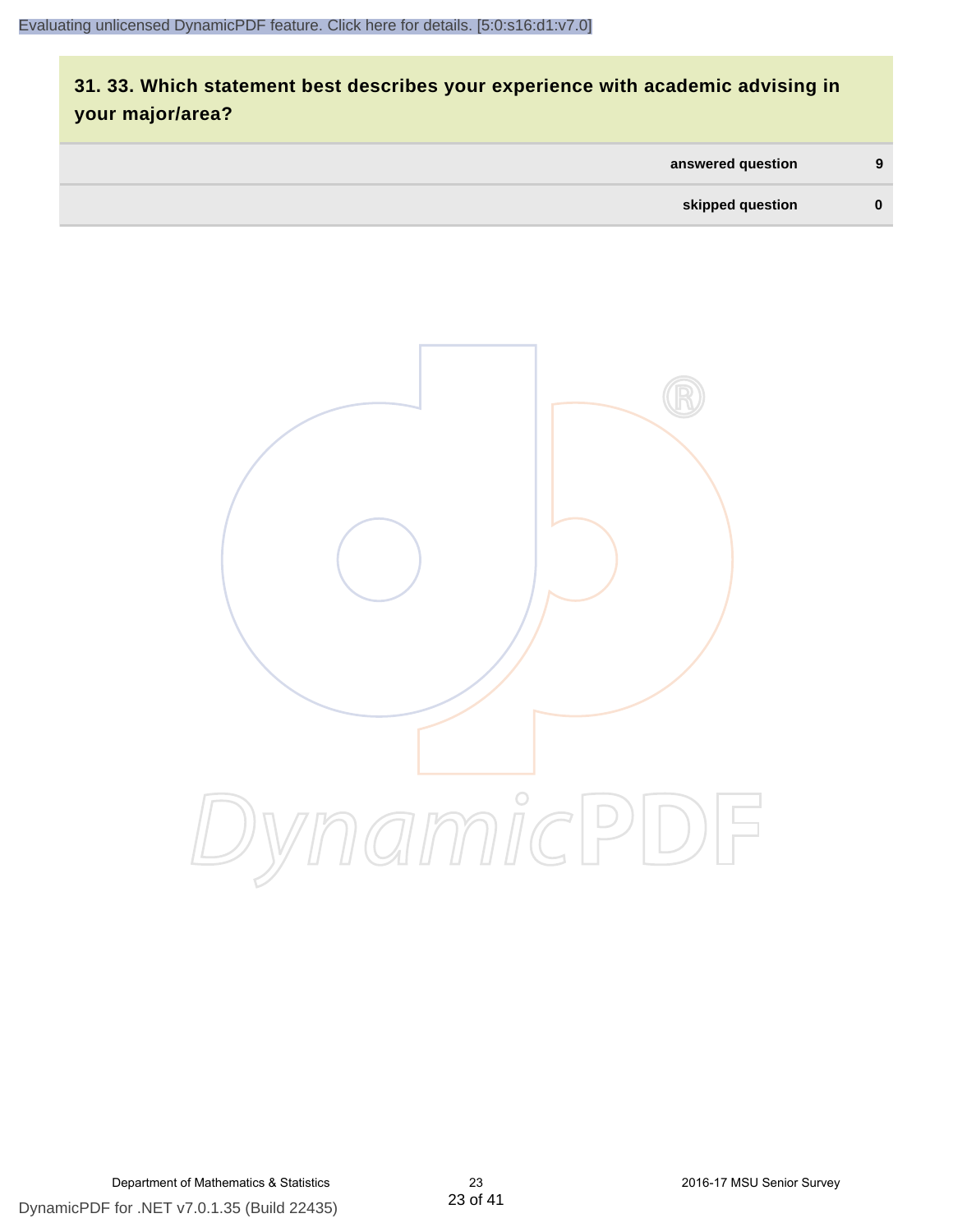## **32. Questions 34-48 For each of these items, indicate the extent to which you were satisfied.**

|                                                                                                                                                       | <b>Very</b><br>satisfied | <b>Satisfied</b> | <b>Dissatisfied</b> | <b>Very</b><br>dissatisfied | Rating<br>Average | Rating<br><b>Count</b> |
|-------------------------------------------------------------------------------------------------------------------------------------------------------|--------------------------|------------------|---------------------|-----------------------------|-------------------|------------------------|
| 34. Class size relative to type of<br>course                                                                                                          | 75.0% (6)                | 25.0% (2)        | $0.0\%$ (0)         | $0.0\%$ (0)                 | 3.75              | 8                      |
| 35. Out-of-class availability of<br>faculty                                                                                                           | 87.5% (7)                | $12.5\%$ (1)     | $0.0\%$ (0)         | $0.0\%$ (0)                 | 3.88              | 8                      |
| 36. Effectiveness of your high<br>school preparation for college work                                                                                 | $37.5\%$ (3)             | $50.0\%$ (4)     | $12.5\%$ (1)        | $0.0\%$ (0)                 | 3.25              | 8                      |
| 37. Fairness of faculty in their<br>treatment of individual students                                                                                  | 62.5% (5)                | $37.5\%$ (3)     | $0.0\%$ (0)         | $0.0\%$ (0)                 | 3.63              | 8                      |
| 38. Overall quality of instruction at<br><b>Murray State</b>                                                                                          | $37.5\%$ (3)             | $62.5\%$ (5)     | $0.0\%$ (0)         | $0.0\%$ (0)                 | 3.38              | 8                      |
| 39. Quality of instruction in<br><b>University Studies (General</b><br>Education) courses                                                             | $12.5\%$ (1)             | 75.0% (6)        | $12.5\%$ (1)        | $0.0\%$ (0)                 | 3.00              | 8                      |
| 40. Quality of instruction in your<br>major                                                                                                           | 62.5% (5)                | $37.5\%$ (3)     | $0.0\%$ (0)         | $0.0\%$ (0)                 | 3.63              | 8                      |
| 41. Clarity of program objectives in<br>your major                                                                                                    | 50.0% (4)                | $50.0\%$ (4)     | $0.0\%$ (0)         | $0.0\%$ (0)                 | 3.50              | 8                      |
| 42. Intellectual challenge of the<br>academic program                                                                                                 | 50.0% (4)                | $50.0\%$ (4)     | $0.0\%$ (0)         | $0.0\%$ (0)                 | 3.50              | 8                      |
| 43. Encouragement and<br>information from your major<br>department for employment after<br>graduation                                                 | $12.5\%$ (1)             | $75.0\%$ (6)     | $12.5\%$ (1)        | $0.0\%$ (0)                 | 3.00              | 8                      |
| 44. Availability of opportunities to<br>engage in a faculty-mentored<br>research, scholarly, or creative<br>project in your area of<br>study/interest | $37.5\%$ (3)             | $50.0\%$ (4)     | $12.5\%$ (1)        | $0.0\%$ (0)                 | 3.25              | 8                      |
| 45. Library hours                                                                                                                                     | 62.5% (5)                | $37.5\%$ (3)     | $0.0\%$ (0)         | $0.0\%$ (0)                 | 3.63              | 8                      |
|                                                                                                                                                       |                          |                  |                     |                             | answered question | 8                      |
|                                                                                                                                                       |                          |                  |                     |                             | skipped question  | 1                      |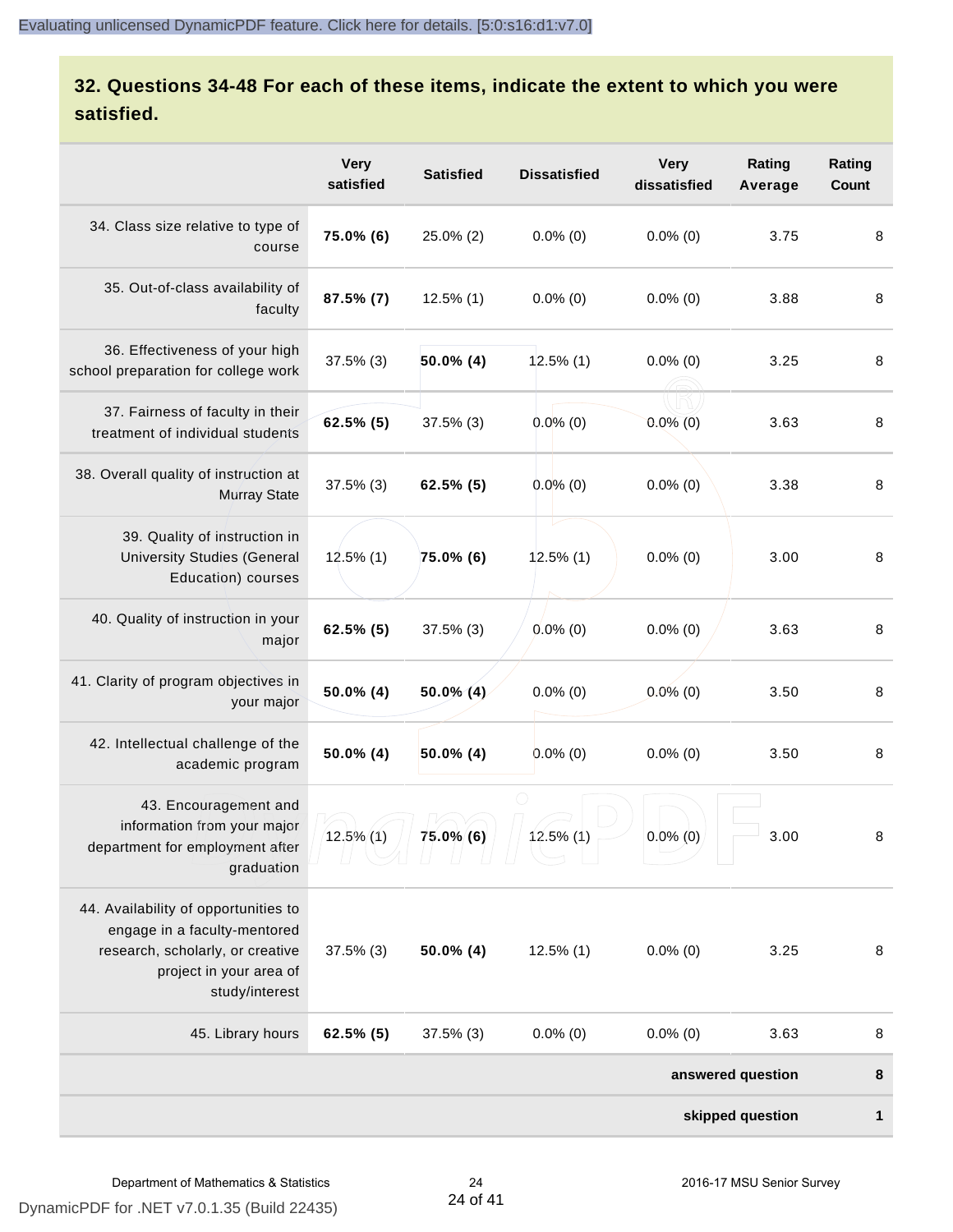### **32. Questions 34-48 For each of these items, indicate the extent to which you were satisfied.**

| 46 Effectiveness of library<br>personnel in meeting your<br>information needs                                                | $25.0\%$ (2) | 75.0% (6)    | $0.0\%$ (0) | $0.0\%$ (0)       | 3.25             | 8 |
|------------------------------------------------------------------------------------------------------------------------------|--------------|--------------|-------------|-------------------|------------------|---|
| 47. Access to on-hand or<br>electronic library resources                                                                     | $37.5\%$ (3) | $62.5\%$ (5) | $0.0\%$ (0) | $0.0\%$ (0)       | 3.38             | 8 |
| 48. Computer, individual and group<br>work spaces available within<br>University Libraries (Waterfield,<br>Pogue and Overby) | $37.5\%$ (3) | $62.5\%$ (5) | $0.0\%$ (0) | $0.0\%$ (0)       | 3.38             | 8 |
|                                                                                                                              |              |              |             | answered question |                  | 8 |
|                                                                                                                              |              |              |             |                   | skipped question | 1 |
|                                                                                                                              |              |              |             |                   |                  |   |

**33. Questions 49-55 University Studies is designed to offer you a broad base of skills and knowledge and to prepare you for upper division study. Please indicate how effective University Studies at Murray State was in helping you achieve these goals.**

|                                                                            | <b>Very</b><br>effective | <b>Effective</b> | <b>Ineffective</b> | <b>Very</b><br>ineffective | <b>Rating</b><br>Average | Rating<br>Count |
|----------------------------------------------------------------------------|--------------------------|------------------|--------------------|----------------------------|--------------------------|-----------------|
| 49. Writing skills                                                         | $50.0\%$ (4)             | $37.5\%$ (3)     | $12.5\%$ (1)       | $0.0\%$ (0)                | 3.38                     | 8               |
| 50. Speaking skills                                                        | $37.5\%$ (3)             | $62.5\%$ (5)     | $0.0\%$ (0)        | $0.0\%$ (0)                | 3.38                     | 8               |
| 51. Critical thinking skills                                               | $87.5\%$ (7)             | $12.5\%$ (1)     | $0.0\%$ (0)        | $0.0\%(0)$                 | 3.88                     | 8               |
| 52. Technology skills/computer<br>skills                                   | 50.0% (4)                | $50.0\%$ (4)     | $0.0\%$ (0)        | $0.0\%$ (0)                | 3.50                     | 8               |
| 53. General knowledge in the<br>liberal arts and sciences                  | 50.0% (4)                | $37.5\%$ (3)     | $12.5\%$ (1)       | $0.0\%$ (0)                | 3.38                     | 8               |
| 54. International perspectives                                             | $37.5\%$ (3)             | 50.0% (4)        | $12.5\%$ (1)       | $0.0\%$ (0)                | 3.25                     | 8               |
| 55. Stimulation of interest in areas<br>outside your chosen field of study | $50.0\%$ (4)             | $50.0\%$ (4)     | $0.0\%$ (0)        | $0.0\%$ (0)                | 3.50                     | 8               |
|                                                                            |                          |                  |                    |                            | answered question        | 8               |
|                                                                            |                          |                  |                    |                            | skipped question         | 1               |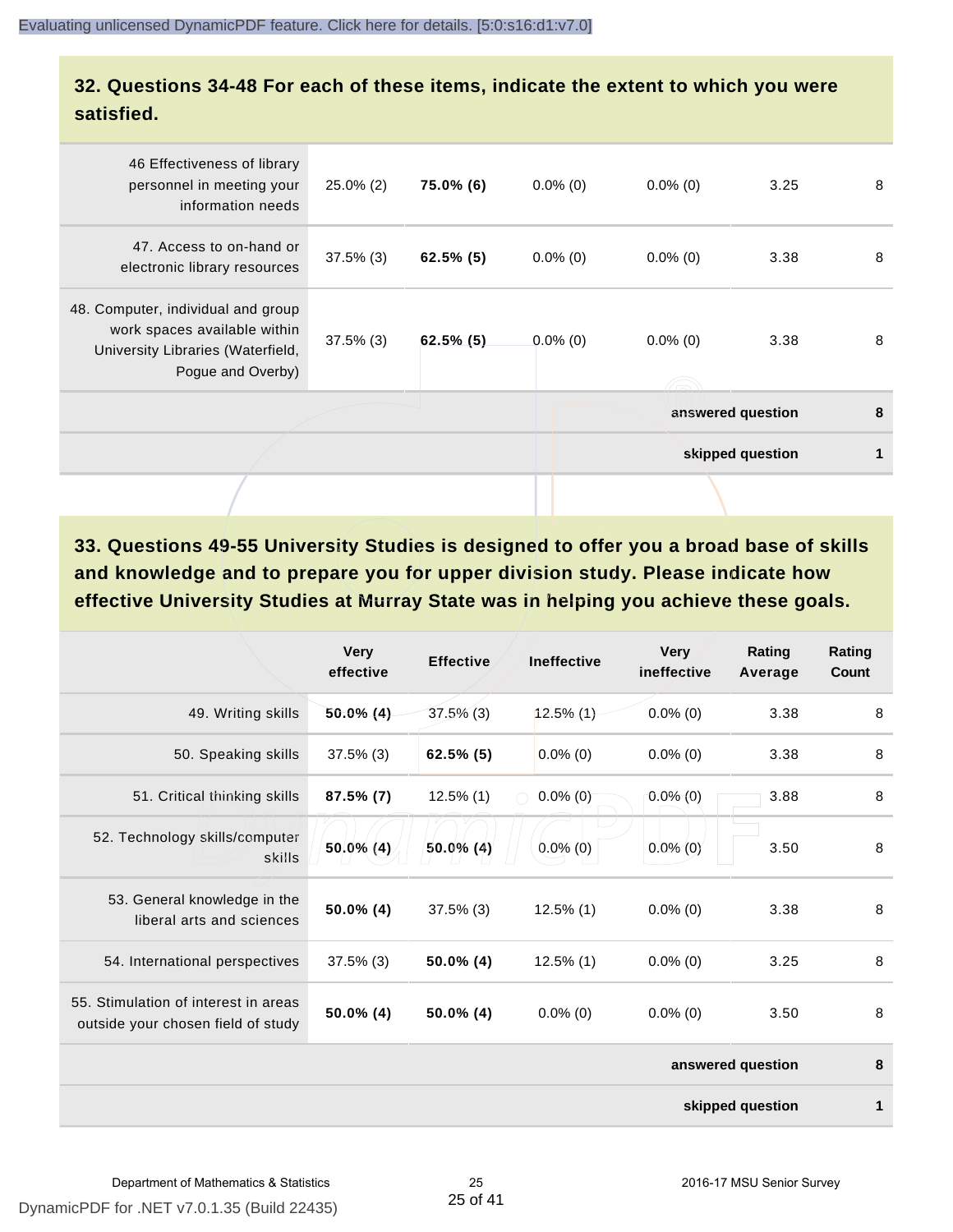**34. Questions 56-89For each of these services, activities or programs that you used, please indicate the extent to which you were satisfied that they met your needs. For those that you did not use, mark the "Did Not Use" option.**

|                                                                                    | <b>Very</b><br>satisfied | <b>Satisfied</b>                   | <b>Dissatisfied</b>         | <b>Very</b><br>dissatisfied | <b>Did Not</b><br><b>Use</b> | Rating<br>Average | Rating<br>Count  |
|------------------------------------------------------------------------------------|--------------------------|------------------------------------|-----------------------------|-----------------------------|------------------------------|-------------------|------------------|
| 56. African-American/Multicultural<br><b>Student Services</b>                      | $0.0\%$ (0)              | $0.0\%$ (0)                        | $0.0\%$ (0)                 | $0.0\%$ (0)                 | 100.0%<br>(6)                | 0.00              | 6                |
| 57. Blackboard/Canvas                                                              | 28.6%<br>(2)             | 71.4%<br>(5)                       | $0.0\%$ (0)                 | $0.0\%$ (0)                 | $0.0\%$ (0)                  | 3.29              | $\overline{7}$   |
| 58. Career Services Office                                                         | $0.0\%$ (0)              | 16.7%<br>(1)                       | 16.7% (1)                   | $0.0\%$ (0)                 | 66.7%<br>(4)                 | 2.50              | 6                |
| 59. Cultural programming and<br>activities                                         | $0.0\%$ (0)              | 16.7%<br>(1)                       | $0.0\%$ (0)                 | $0.0\%$ (0)                 | 83.3%<br>(5)                 | 3.00              | 6                |
| 60. Degree audit (MAP report)                                                      | 57.1%<br>(4)             | 42.9%<br>(3)                       | $0.0\%$ (0)                 | $0.0\%$ (0)                 | $0.0\%$ (0)                  | 3.57              | $\overline{7}$   |
| 61. Financial Aid Office customer<br>service                                       | 33.3%<br>(2)             | 33.3%<br>(2)                       | 16.7% (1)                   | $0.0\%$ (0)                 | 16.7%<br>(1)                 | 3.20              | 6                |
| 62. Dining Services                                                                | 28.6%<br>(2)             | 57.1%<br>(4)                       | $14.3\%$ (1)                | $0.0\%$ (0)                 | $0.0\%$ (0)                  | 3.14              | $\overline{7}$   |
| 63. Graduation Office                                                              | 14.3%<br>(1)             | 42.9%<br>(3)                       | $0.0\%$ (0)                 | $0.0\%$ (0)                 | 42.9%<br>(3)                 | 3.25              | $\overline{7}$   |
| 64. Greek life and activities                                                      | 14.3%<br>(1)             | $0.0\%$ (0)                        | $0.0\%$ (0)                 | $0.0\%$ (0)                 | 85.7%<br>(6)                 | 4.00              | $\overline{7}$   |
| 65. Health Services                                                                | 33.3%<br>(2)             | 50.0%<br>(3)                       | 16.7% (1)                   | $0.0\%$ (0)                 | $0.0\%$ (0)                  | 3.17              | 6                |
| 66. Honor Societies/Departmental<br><b>Clubs/Special Interest</b><br>Organizations | $\Box$<br>16.7%<br>(1)   | $\Box$<br>$\sqcup$<br>66.7%<br>(4) | U.<br>$\Box$<br>$0.0\%$ (0) | $0.0\%$ (0)                 | 16.7%<br>(1)                 | 3.20              | $\,6\,$          |
| 67. International programs and<br>activities                                       | 14.3%<br>(1)             | 28.6%<br>(2)                       | $0.0\%$ (0)                 | $0.0\%$ (0)                 | 57.1%<br>(4)                 | 3.33              | $\overline{7}$   |
| 68. International student support<br>services                                      | $0.0\%$ (0)              | 16.7%<br>(1)                       | $0.0\%$ (0)                 | $0.0\%$ (0)                 | 83.3%<br>(5)                 | 3.00              | $\,6$            |
|                                                                                    |                          |                                    |                             |                             |                              | answered question | $\overline{7}$   |
|                                                                                    |                          |                                    |                             |                             |                              | skipped question  | $\boldsymbol{2}$ |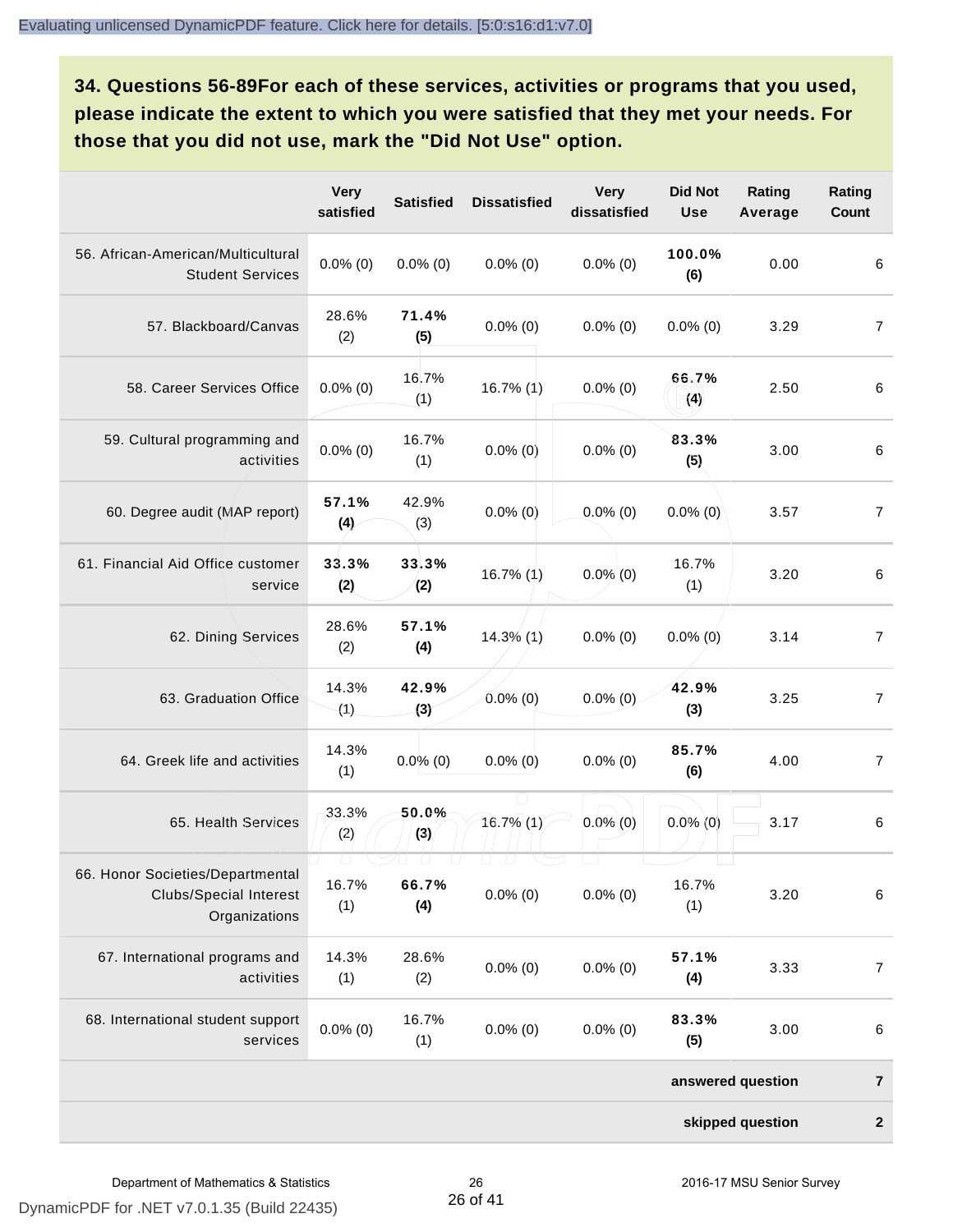**34. Questions 56-89For each of these services, activities or programs that you used, please indicate the extent to which you were satisfied that they met your needs. For those that you did not use, mark the "Did Not Use" option.**

| 69. Internet and wireless access<br>for study and research needs | 16.7%<br>(1) | 66.7%<br>(4) | $0.0\%$ (0)                 | $0.0\%$ (0)  | 16.7%<br>(1)      | 3.20             | $\,6\,$          |
|------------------------------------------------------------------|--------------|--------------|-----------------------------|--------------|-------------------|------------------|------------------|
| 70. Intramural Sports and<br>Recreation                          | 14.3%<br>(1) | 14.3%<br>(1) | $0.0\%$ (0)                 | $0.0\%$ (0)  | 71.4%<br>(5)      | 3.50             | $\overline{7}$   |
| 71. LGBT programs                                                | $0.0\%$ (0)  | $0.0\%$ (0)  | $16.7\%$ (1)                | $0.0\%$ (0)  | 83.3%<br>(5)      | 2.00             | $\,6\,$          |
| 72. Lowry Center/Developmental<br>courses and tutoring           | 20.0%<br>(1) | $0.0\%$ (0)  | $0.0\%$ (0)                 | $0.0\%$ (0)  | 80.0%<br>(4)      | 4.00             | $\sqrt{5}$       |
| 73. Library                                                      | 28.6%<br>(2) | 57.1%<br>(4) | $0.0\%$ (0)                 | $0.0\%$ (0)  | 14.3%<br>(1)      | 3.33             | $\overline{7}$   |
| 74. MSU web site                                                 | 16.7%<br>(1) | 83.3%<br>(5) | $0.0\%$ (0)                 | $0.0\%$ (0)  | $0.0\%$ (0)       | 3.17             | $\,6\,$          |
| 75. NCAA Sports                                                  | 14.3%<br>(1) | $0.0\%$ (0)  | $0.0\%$ (0)                 | $0.0\%$ (0)  | 85.7%<br>(6)      | 4.00             | $\overline{7}$   |
| 76. Online courses that are not<br><b>Blackboard or Canvas</b>   | 16.7%<br>(1) | $0.0\%$ (0)  | $0.0\%$ (0)                 | $16.7\%$ (1) | 66.7%<br>(4)      | 2.50             | 6                |
| 77. Public Safety/Security<br>Services                           | 33.3%<br>(2) | 33.3%<br>(2) | $16.7\%$ (1)                | $0.0\%$ (0)  | 16.7%<br>(1)      | 3.20             | $\,6\,$          |
| 78. Registration through myGate                                  | 42.9%<br>(3) | 57.1%<br>(4) | $0.0\%$ (0)                 | $0.0\%$ (0)  | $0.0\%$ (0)       | 3.43             | $\overline{7}$   |
| 79. Residential College<br>programming and activities            | 16.7%<br>(1) | 66.7%<br>(4) | $0.0\%$ (0)                 | $0.0\%$ (0)  | 16.7%<br>(1)      | 3.20             | $\,6\,$          |
| 80. Scholarships/grants/student<br>employment                    | 57.1%<br>(4) | 42.9%<br>(3) | U.<br>$\Box$<br>$0.0\%$ (0) | $0.0\%$ (0)  | $0.0\%$ (0)       | 3.57             | $\overline{7}$   |
| 81. Services for non-traditional<br>students                     | $0.0\%$ (0)  | $0.0\%$ (0)  | $0.0\%$ (0)                 | $0.0\%$ (0)  | 100.0%<br>(6)     | 0.00             | $\,6\,$          |
| 82. Student Disability Services<br>(SDS)                         | $0.0\%$ (0)  | $0.0\%$ (0)  | $0.0\%$ (0)                 | $0.0\%$ (0)  | 100.0%<br>(6)     | 0.00             | $\,6$            |
|                                                                  |              |              |                             |              | answered question |                  | $\overline{7}$   |
|                                                                  |              |              |                             |              |                   | skipped question | $\boldsymbol{2}$ |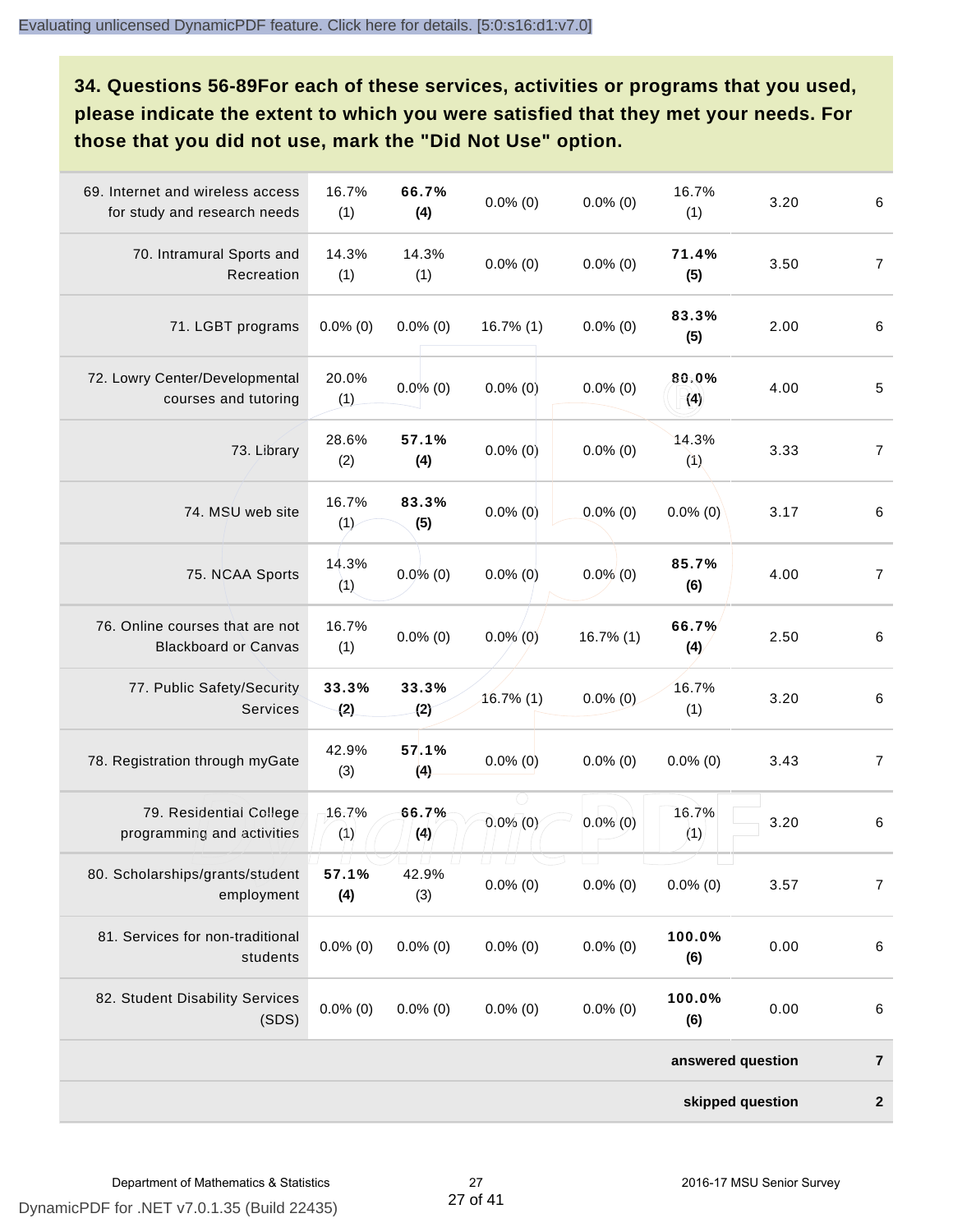**34. Questions 56-89For each of these services, activities or programs that you used, please indicate the extent to which you were satisfied that they met your needs. For those that you did not use, mark the "Did Not Use" option.**

| 83. Transcript requests               | 16.7%<br>(1) | 50.0%<br>(3) | $0.0\%$ (0) | $0.0\%$ (0) | 33.3%<br>(2)      | 3.25 | 6              |
|---------------------------------------|--------------|--------------|-------------|-------------|-------------------|------|----------------|
| 84. Student Support Services<br>(SSS) | $0.0\%$ (0)  | $0.0\%$ (0)  | $0.0\%$ (0) | $0.0\%$ (0) | 100.0%<br>(6)     | 0.00 | 6              |
| 85. Transfer Center                   | $0.0\%$ (0)  | $0.0\%$ (0)  | $0.0\%$ (0) | $0.0\%$ (0) | 100.0%<br>(6)     | 0.00 | $\,6\,$        |
| 86. University Counseling Services    | 14.3%<br>(1) | $0.0\%$ (0)  | $0.0\%$ (0) | $0.0\%$ (0) | 85.7%<br>(6)      | 4.00 | $\overline{7}$ |
| 87. Veteran Services                  | $0.0\%$ (0)  | $0.0\%$ (0)  | $0.0\%$ (0) | $0.0\%$ (0) | 100.0%<br>(6)     | 0.00 | $\,6\,$        |
| 88. Wellness Center                   | 42.9%<br>(3) | 57.1%<br>(4) | $0.0\%$ (0) | $0.0\%$ (0) | $0.0\%$ (0)       | 3.43 | $\overline{7}$ |
| 89. Women's Center                    | $0.0\%$ (0)  | $0.0\%$ (0)  | $0.0\%$ (0) | $0.0\%$ (0) | 100.0%<br>(6)     | 0.00 | $\,6\,$        |
|                                       |              |              |             |             | answered question |      | $\overline{7}$ |
|                                       |              |              |             |             | skipped question  |      | $\mathbf{2}$   |

**35. 90. To what extent did you participate in Residential College activities?**

|                     | <b>Response</b><br><b>Percent</b> | <b>Response</b><br>Count |
|---------------------|-----------------------------------|--------------------------|
| Did not participate | 14.3%                             | 1                        |
| Frequently          | 28.6%                             | 2                        |
| <b>Occasionally</b> | 42.9%                             | $\mathbf{3}$             |
| Seldom              | 14.3%                             | 1                        |
|                     | answered question                 | $\overline{7}$           |
|                     | skipped question                  | $\overline{2}$           |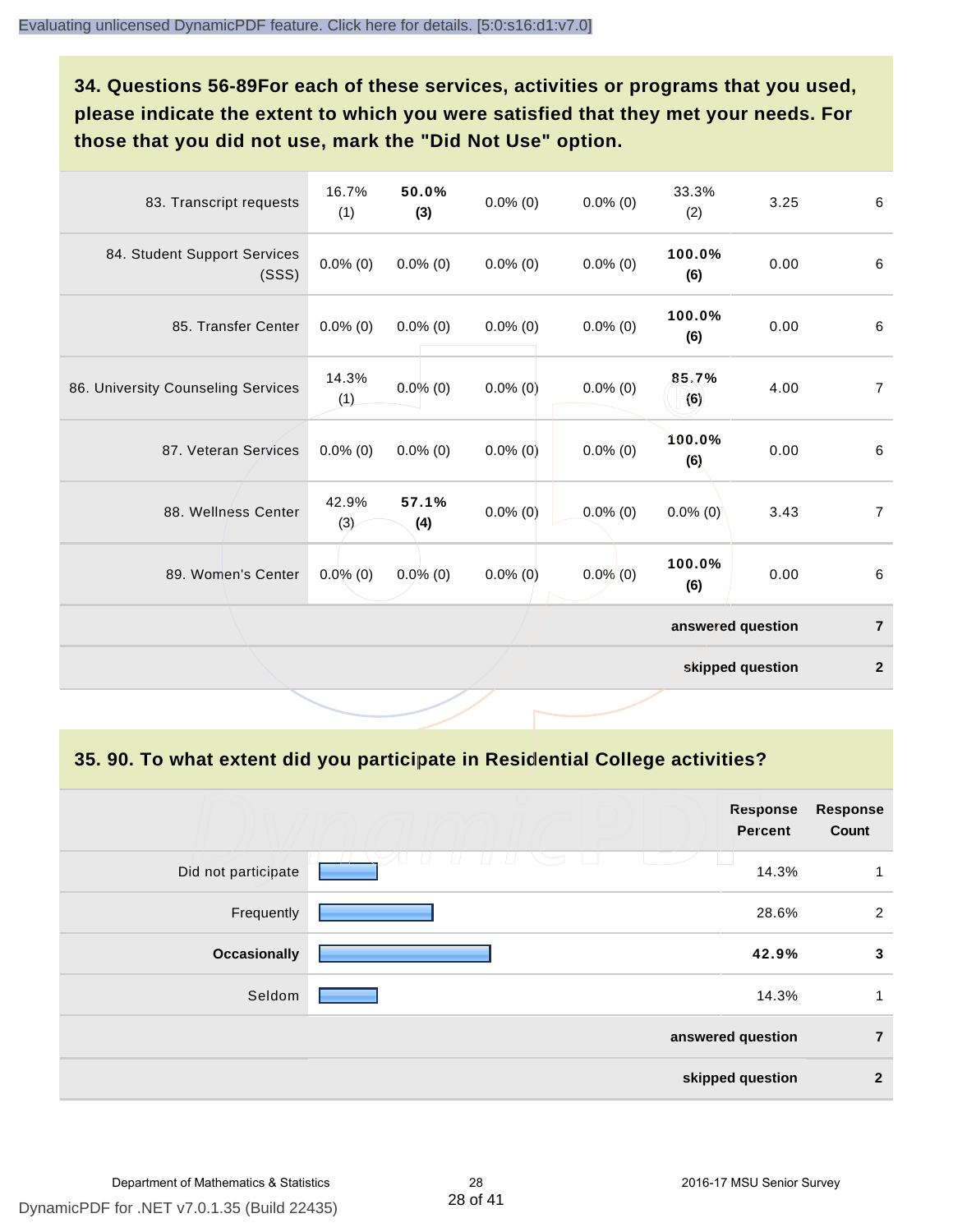### **36. 91. Which phrase best describes your opinion of Residential Colleges?**

|                                           | <b>Response</b><br>Percent | <b>Response</b><br>Count |
|-------------------------------------------|----------------------------|--------------------------|
| Not familiar with Residential<br>Colleges | 14.3%                      | 1                        |
| Very positive                             | 28.6%                      | $\overline{2}$           |
| <b>Positive</b>                           | 57.1%                      | 4                        |
| Negative                                  | 0.0%                       | $\mathbf 0$              |
| Very negative                             | 0.0%                       | $\pmb{0}$                |
|                                           | answered question          | $\overline{7}$           |
|                                           | skipped question           | $\mathbf{2}$             |
|                                           |                            |                          |

## **37. 92. When you graduate how many times will you have studied abroad during your university career?**

|               | Response<br><b>Percent</b> | <b>Response</b><br>Count |
|---------------|----------------------------|--------------------------|
| None          | 28.6%                      | $\overline{2}$           |
| One           | 71.4%                      | $5\phantom{.0}$          |
| Two           | 0.0%                       | $\mathsf 0$              |
| Three or more | 0.0%                       | $\mathsf 0$              |
|               | answered question          | $\overline{7}$           |
|               | skipped question           | $\overline{2}$           |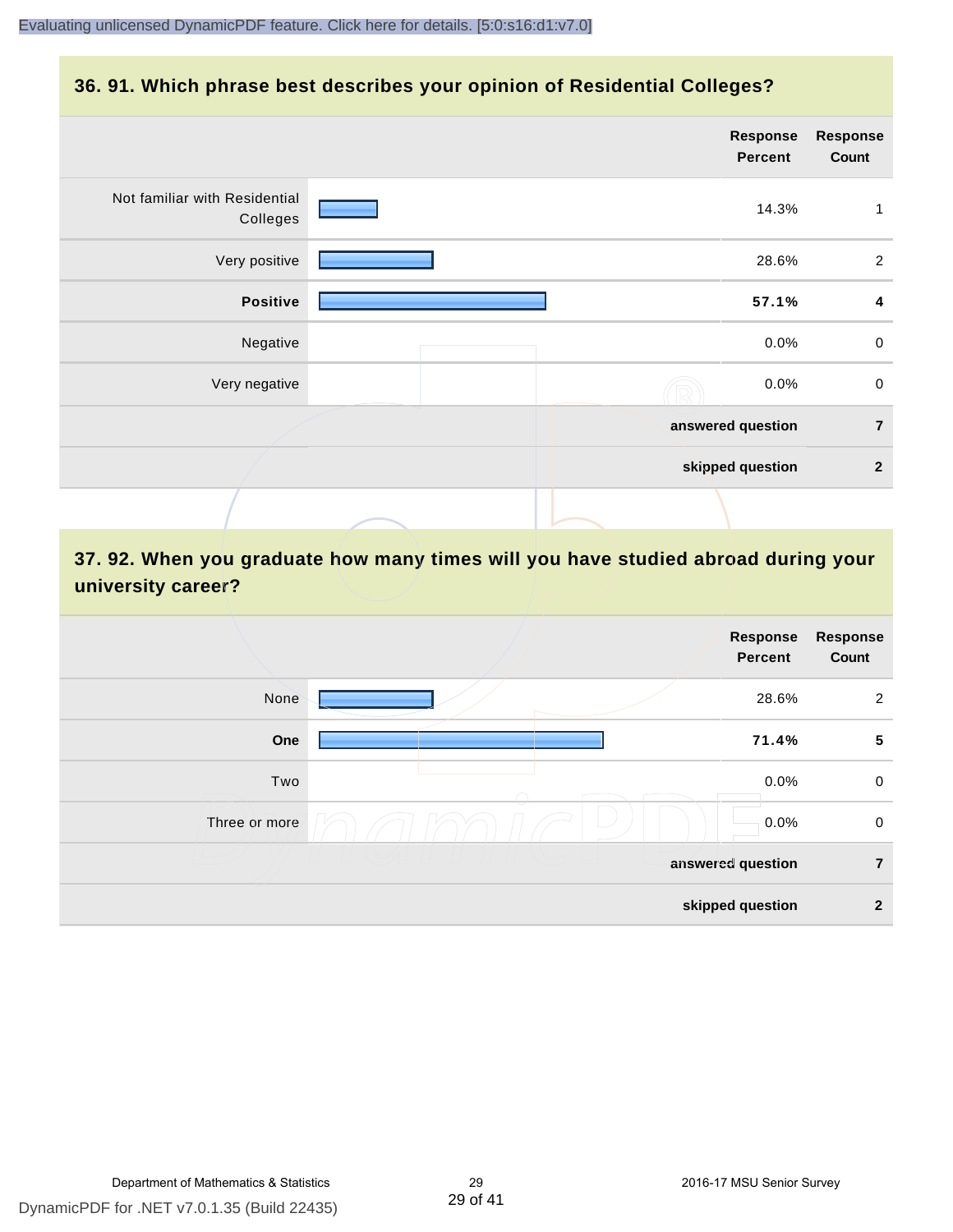**38. Questions 93-102 The University has formulated ten desired "Characteristics of the Murray State University Graduate." Please indicate how effective your MSU experience was in enhancing your abilities in each area.**

|                                                                                                                                                                      | <b>Very</b><br>effective | <b>Effective</b> | <b>Ineffective</b> | <b>Very</b><br>ineffective | Rating<br>Average | Rating<br><b>Count</b> |
|----------------------------------------------------------------------------------------------------------------------------------------------------------------------|--------------------------|------------------|--------------------|----------------------------|-------------------|------------------------|
| 93. Engage in mature,<br>independent and creative thought<br>and express that thought<br>effectively in oral and written<br>communication;                           | $50.0\%$ (3)             | $50.0\%$ (3)     | $0.0\%$ (0)        | $0.0\%$ (0)                | 3.50              | 6                      |
| 94. Understand and apply the<br>critical and scientific<br>methodologies that academic<br>disciplines employ to discover<br>knowledge and ascertain its<br>validity; | 50.0% (3)                | 50.0% (3)        | $0.0\%$ (0)        | $0.0\%$ (0)                | 3.50              | 6                      |
| 95. Apply sound standards of<br>information gathering, analysis<br>and evaluation to reach logical<br>decisions;                                                     | 66.7% (4)                | $33.3\%$ (2)     | $0.0\%$ (0)        | $0.0\%$ (0)                | 3.67              | 6                      |
| 96. Understand the roles and<br>applications of science and<br>technology in the solution of the<br>problems of a changing world;                                    | 50.0% (3)                | $33.3\%$ (2)     | 16.7% (1)          | $0.0\%$ (0)                | 3.33              | 6                      |
| 97. Demonstrate a critical<br>understanding of the world's<br>historical, literary, philosophical<br>and artistic traditions;                                        | $33.3\%$ (2)             | $50.0\%$ (3)     | $16.7\%$ (1)       | $0.0\%$ (0)                | 3.17              | 6                      |
| 98. Understand the dynamics of<br>cultural diversity, of competing<br>economic and political systems,<br>and of complex moral and ethical<br>issues;                 | 33.3% (2)                | $50.0\%$ (3)     | 16.7% (1)          | $0.0\%$ (0)                | 3.17              | 6                      |
| 99. Understand the nature of and<br>engage in ethical behavior and<br>responsible citizenship;                                                                       | 50.0% (3)                | 33.3% (2)        | $16.7\%$ (1)       | $0.0\%$ (0)                | 3.33              | 6                      |
|                                                                                                                                                                      |                          |                  |                    |                            | answered question | 6                      |
|                                                                                                                                                                      |                          |                  |                    |                            | skipped question  | 3                      |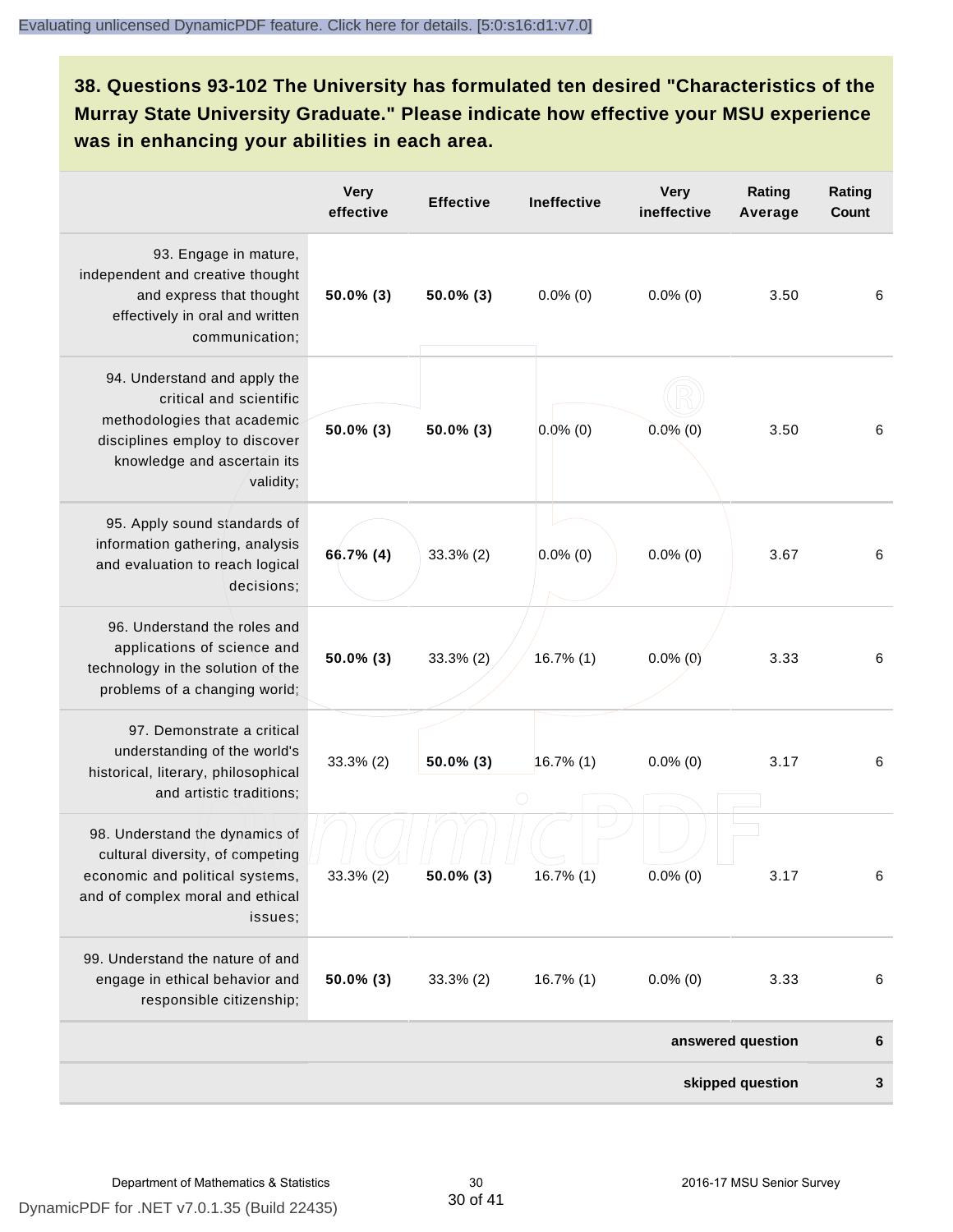**38. Questions 93-102 The University has formulated ten desired "Characteristics of the Murray State University Graduate." Please indicate how effective your MSU experience was in enhancing your abilities in each area.**

| 100. Understand the importance of<br>the behaviors necessary to<br>maintain a healthy lifestyle; | $33.3\%$ (2) | 66.7% (4)    | $0.0\%$ (0) | $0.0\%$ (0) | 3.33              | $\,6\,$      |
|--------------------------------------------------------------------------------------------------|--------------|--------------|-------------|-------------|-------------------|--------------|
| 101. Demonstrate mastery of a<br>chosen field of study;                                          | 66.7% (4)    | $33.3\%$ (2) | $0.0\%$ (0) | $0.0\%$ (0) | 3.67              | $\,6\,$      |
| 102. Value intellectual pursuit and<br>continuous learning in a changing<br>world.               | 66.7% (4)    | 33.3% (2)    | $0.0\%$ (0) | $0.0\%$ (0) | 3.67              | $\,6\,$      |
|                                                                                                  |              |              |             |             | answered question | $\bf 6$      |
|                                                                                                  |              |              |             |             | skipped question  | $\mathbf{3}$ |
|                                                                                                  |              |              |             |             |                   |              |
|                                                                                                  |              |              |             |             |                   |              |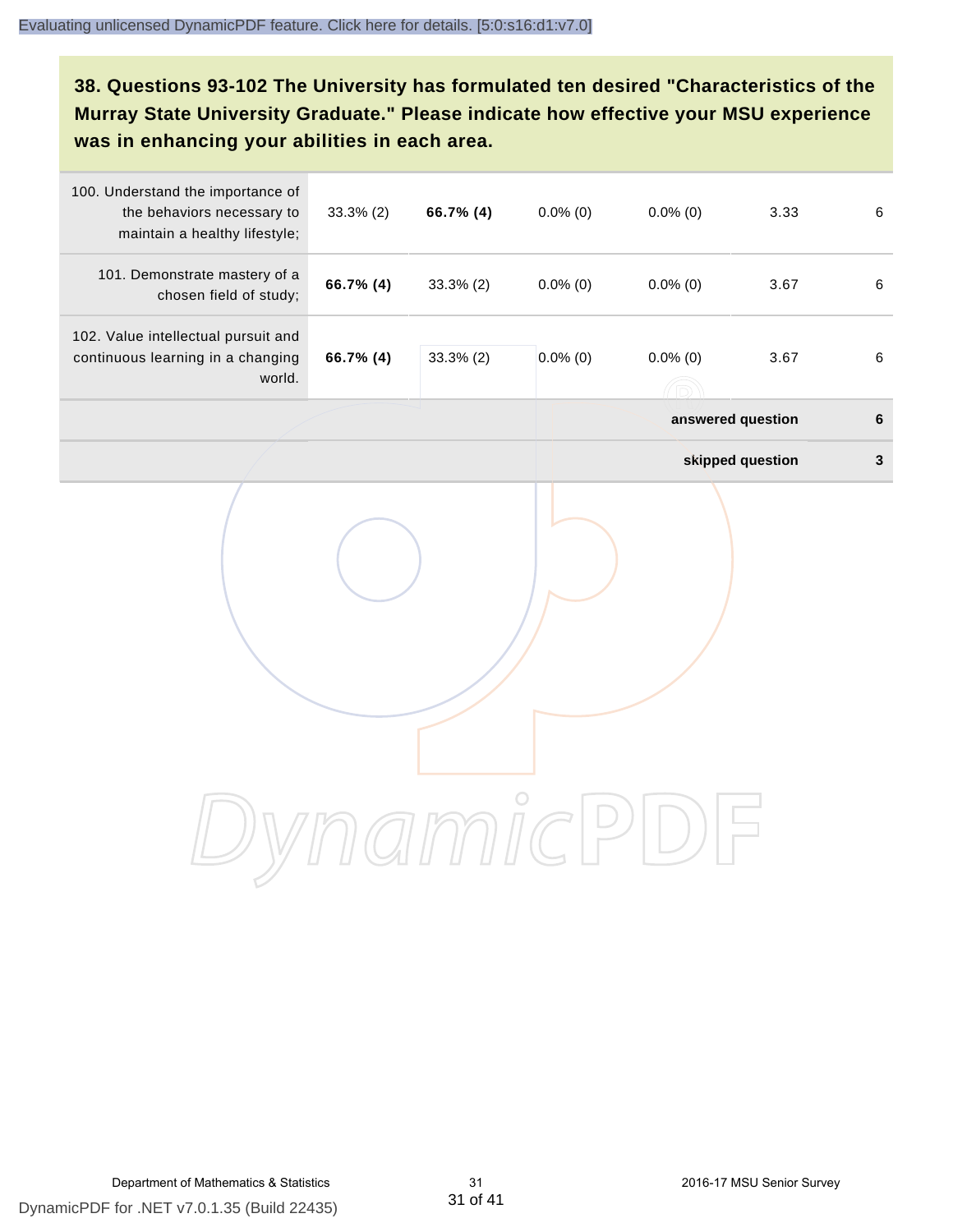#### **39. 103. What do you expect to do after you graduate?**

|                                                        | <b>Response</b><br><b>Percent</b> | <b>Response</b><br>Count |
|--------------------------------------------------------|-----------------------------------|--------------------------|
| I am unsure of my immediate<br>plans.                  | 0.0%                              | $\pmb{0}$                |
| I will look for a job.                                 | 33.3%                             | $\overline{2}$           |
| I will continue working in the<br>position I now have. | 0.0%                              | $\mathbf 0$              |
| I will work at a position I recently<br>accepted.      | 0.0%                              | $\mathbf 0$              |
| I will do additional undergraduate<br>work.            | 0.0%                              | $\mathbf 0$              |
| I will go to graduate school.                          | 66.7%                             | 4                        |
| I will go to law school.                               | 0.0%                              | $\mathbf 0$              |
| I will go to medical school.                           | 0.0%                              | $\pmb{0}$                |
| I will go to other professional<br>school.             | 0.0%                              | $\pmb{0}$                |
| I will not work or attend school.                      | 0.0%                              | $\pmb{0}$                |
|                                                        | answered question                 | $6\phantom{1}6$          |
|                                                        | skipped question                  | $\mathbf{3}$             |

DynamicPDF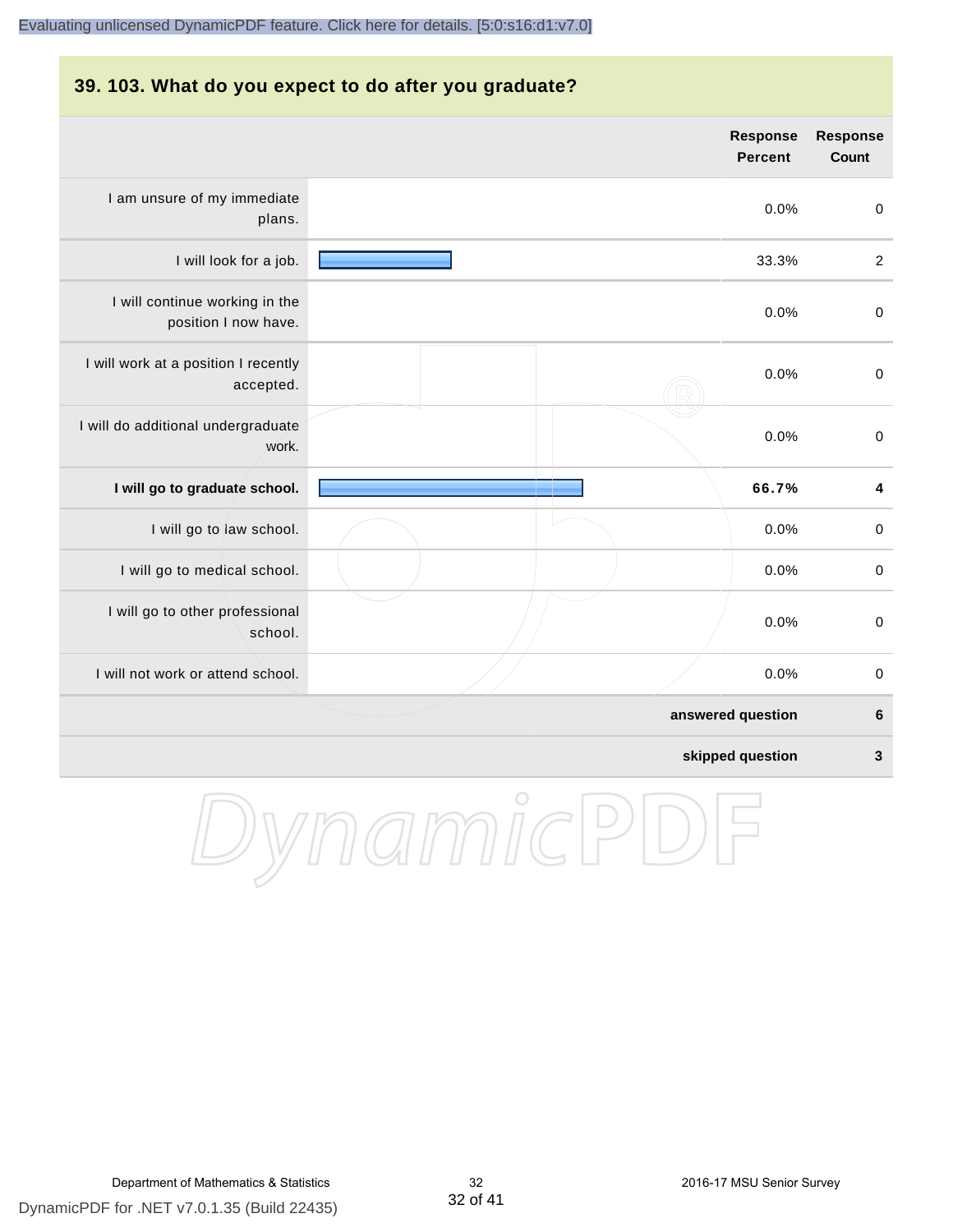# **39. 103. What do you expect to do after you graduate? answered question 6 skipped question 3**

## **40. 104. If you are already employed, how closely related is your job to your field of study?**

|                     |         | <b>Response</b><br><b>Percent</b> | Response<br>Count       |
|---------------------|---------|-----------------------------------|-------------------------|
| Extremely close     |         | 33.3%                             | $\overline{2}$          |
| Somewhat close      |         | 0.0%                              | $\mathsf{O}\xspace$     |
| Somewhat different  |         | 0.0%                              | $\mathsf{O}\xspace$     |
| Extremely different |         | 0.0%                              | $\mathsf{O}\xspace$     |
| I cannot determine  |         | 0.0%                              | $\mathbf 0$             |
| Does not apply      |         | 66.7%                             | $\overline{\mathbf{4}}$ |
|                     |         | answered question                 | $\bf 6$                 |
|                     |         | skipped question                  | $\mathbf{3}$            |
|                     | $\circ$ |                                   |                         |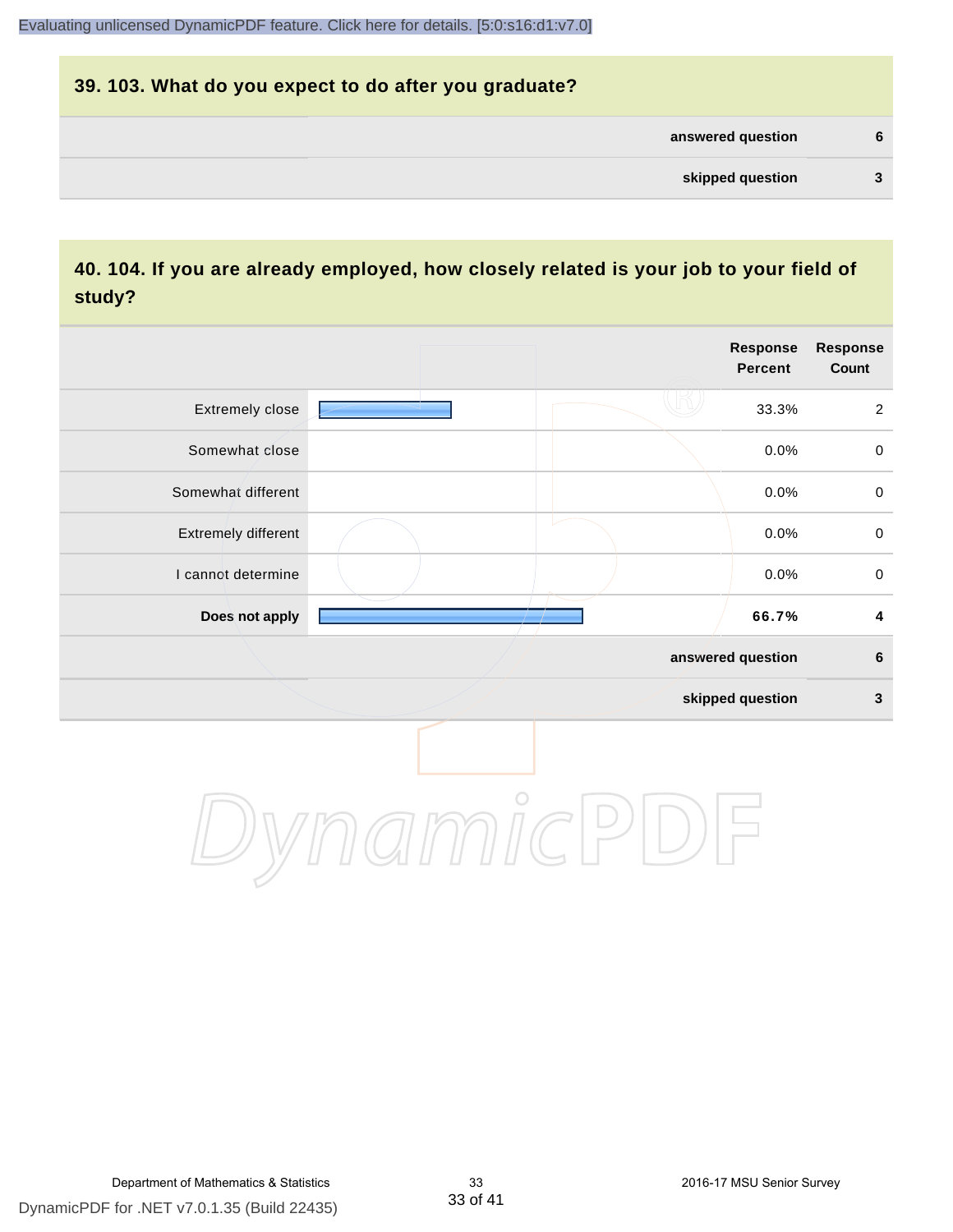#### **41. 105. If you intend to work full-time, what do you expect your salary to be?**

|                     |                   | <b>Response</b><br><b>Percent</b> | Response<br>Count |
|---------------------|-------------------|-----------------------------------|-------------------|
| Above \$75,000      |                   | 16.7%                             | $\mathbf{1}$      |
| \$65,000 - \$75,000 |                   | 0.0%                              | $\pmb{0}$         |
| \$55,000 - \$64,999 |                   | 0.0%                              | $\pmb{0}$         |
| \$45,000 - \$54,999 |                   | 16.7%                             | $\mathbf 1$       |
| \$35,000 - \$44,999 |                   | 16.7%                             | $\mathbf{1}$      |
| \$25,000 - \$34,999 |                   | 0.0%                              | $\mathbf 0$       |
| Below \$25,000      |                   | 0.0%                              | $\pmb{0}$         |
| Does not apply      |                   | 50.0%                             | $\mathbf{3}$      |
|                     | answered question |                                   | $\bf 6$           |
|                     |                   | skipped question                  | $\mathbf 3$       |
|                     |                   |                                   |                   |

DynamicPDF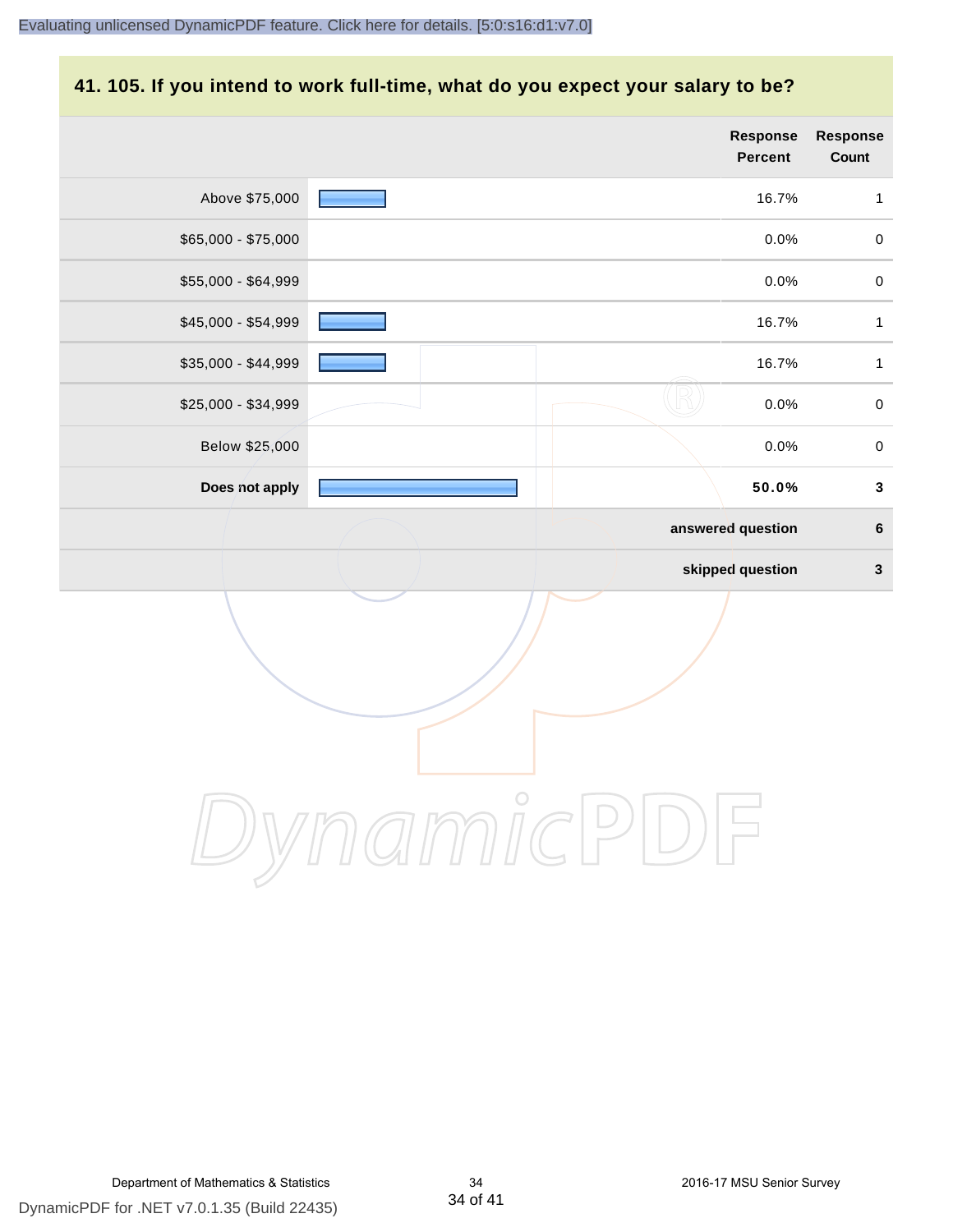#### **41. 105. If you intend to work full-time, what do you expect your salary to be?**

| answered question |  |
|-------------------|--|
| skipped question  |  |

## **42. 106. If you intend to continue your education, please indicate which statement best describes the institution you will attend.**

|                                        |  | <b>Response</b><br><b>Percent</b> | <b>Response</b><br>Count |
|----------------------------------------|--|-----------------------------------|--------------------------|
| <b>Murray State University</b>         |  | 33.3%                             | $\overline{2}$           |
| University/College in Kentucky         |  | 0.0%                              | 0                        |
| University/College outside<br>Kentucky |  | 50.0%                             | 3                        |
| Does not apply                         |  | 16.7%                             |                          |
|                                        |  | answered question                 | 6                        |
|                                        |  | skipped question                  | 3                        |
|                                        |  |                                   |                          |

#### **43. 107. "I would recommend Murray State University to a prospective student."**

|                       | <b>Response</b><br><b>Percent</b> | <b>Response</b><br>Count |
|-----------------------|-----------------------------------|--------------------------|
| <b>Strongly agree</b> | $\overline{\phantom{a}}$<br>50.0% | 3                        |
| Agree                 | 50.0%                             | 3                        |
| Disagree              | 0.0%                              | $\mathbf 0$              |
| Strongly disagree     | 0.0%                              | $\mathbf 0$              |
|                       | answered question                 | $6\phantom{1}6$          |
|                       | skipped question                  | $\mathbf{3}$             |
|                       |                                   |                          |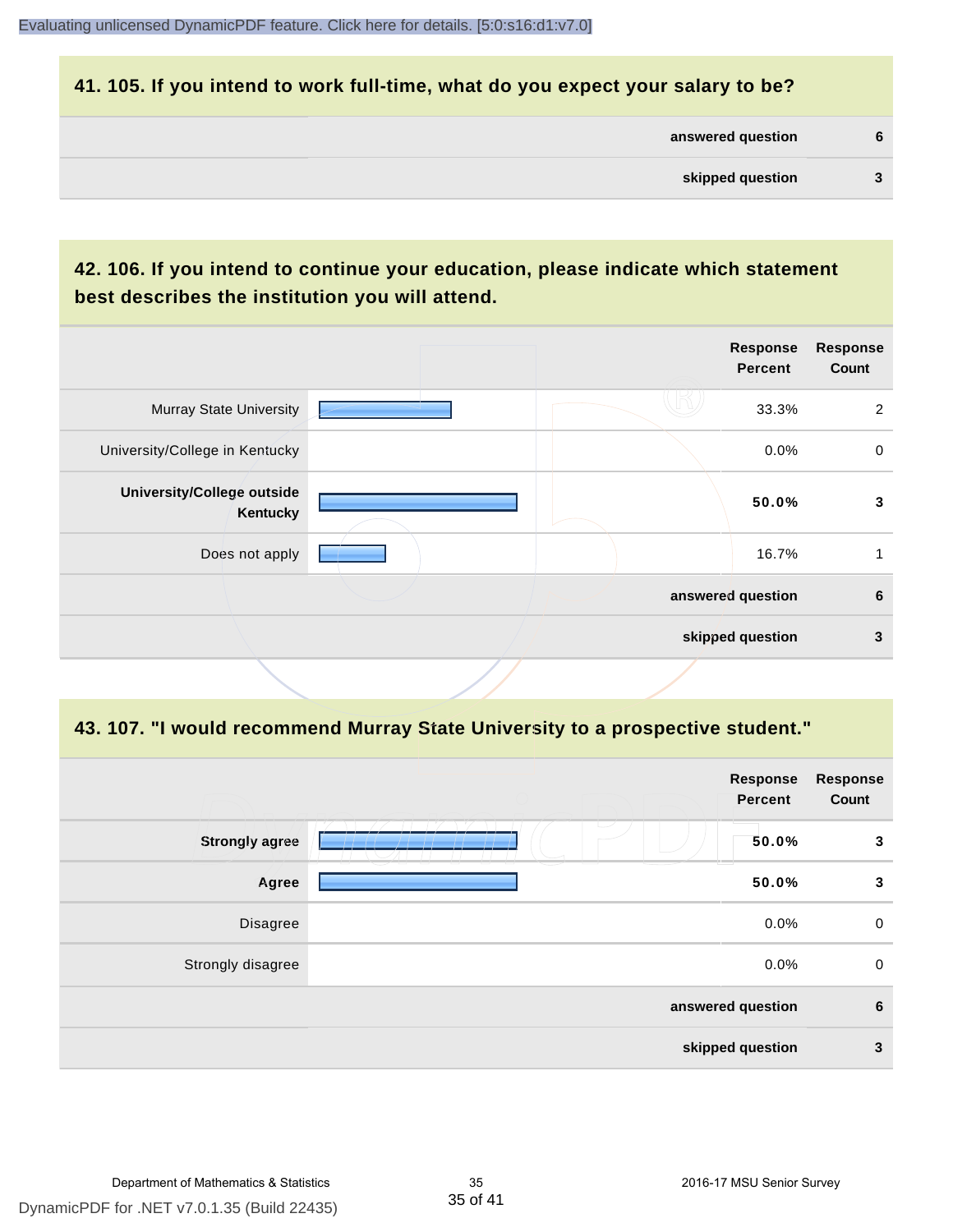| 44. Feedback:     |                   |
|-------------------|-------------------|
|                   | Response<br>Count |
|                   | $\mathbf 0$       |
| answered question | $\mathbf 0$       |
| skipped question  | 9                 |

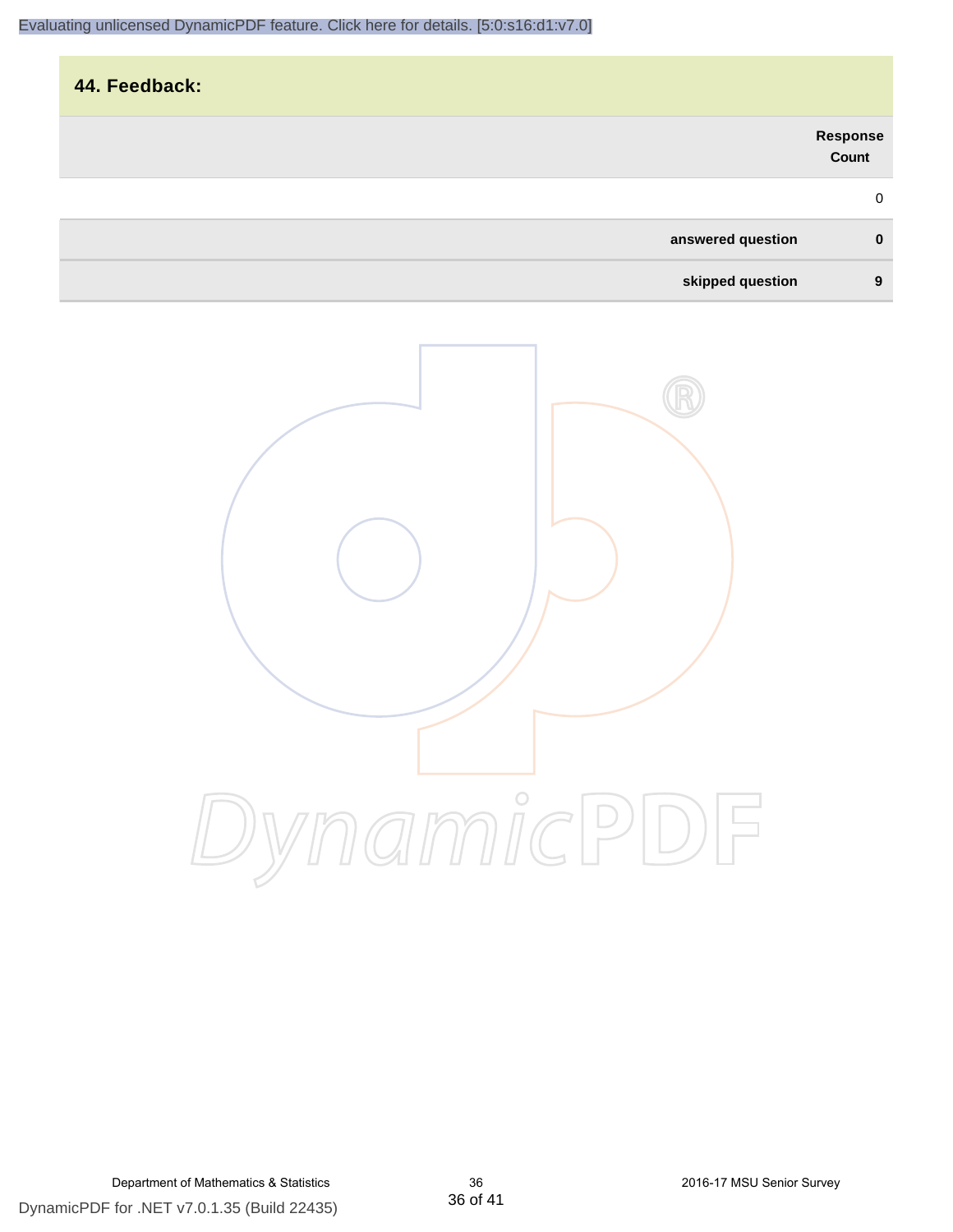|                                                 | Response<br><b>Percent</b> | <b>Response</b><br>Count |
|-------------------------------------------------|----------------------------|--------------------------|
| Accounting                                      | 0.0%                       | $\pmb{0}$                |
| Advertising                                     | 0.0%                       | $\mathbf 0$              |
| <b>Business Administration</b><br>(associate's) | 0.0%                       | $\mathbf 0$              |
| <b>Business Administration</b><br>(bachelor's)  | 0.0%                       | $\pmb{0}$                |
| <b>Business GIS (certificate)</b>               | 0.0%                       | $\mathbf 0$              |
| <b>Computer Information Systems</b>             | 0.0%                       | $\boldsymbol{0}$         |
| <b>Computer Science</b>                         | 0.0%                       | $\pmb{0}$                |
| Economics                                       | 0.0%                       | $\pmb{0}$                |
| Finance                                         | 0.0%                       | $\boldsymbol{0}$         |
| <b>Graphic Communications Media</b>             | 0.0%                       | $\boldsymbol{0}$         |
| <b>International Business</b>                   | 0.0%                       | $\boldsymbol{0}$         |
| Journalism                                      | 0.0%                       | $\pmb{0}$                |
| Management                                      | 0.0%                       | $\boldsymbol{0}$         |
| Marketing                                       | 0.0%                       | $\pmb{0}$                |
| Organizational Communication                    | 0.0%                       | $\pmb{0}$                |
| <b>Public Relations</b>                         | 0.0%                       | $\pmb{0}$                |
| <b>Television Production</b>                    | 0.0%                       | $\mathbf 0$              |
| <b>Telecommunications Systems</b><br>Mgmt       | 0.0%                       | $\pmb{0}$                |
|                                                 | answered question          | $\pmb{0}$                |
|                                                 | skipped question           | $\pmb{9}$                |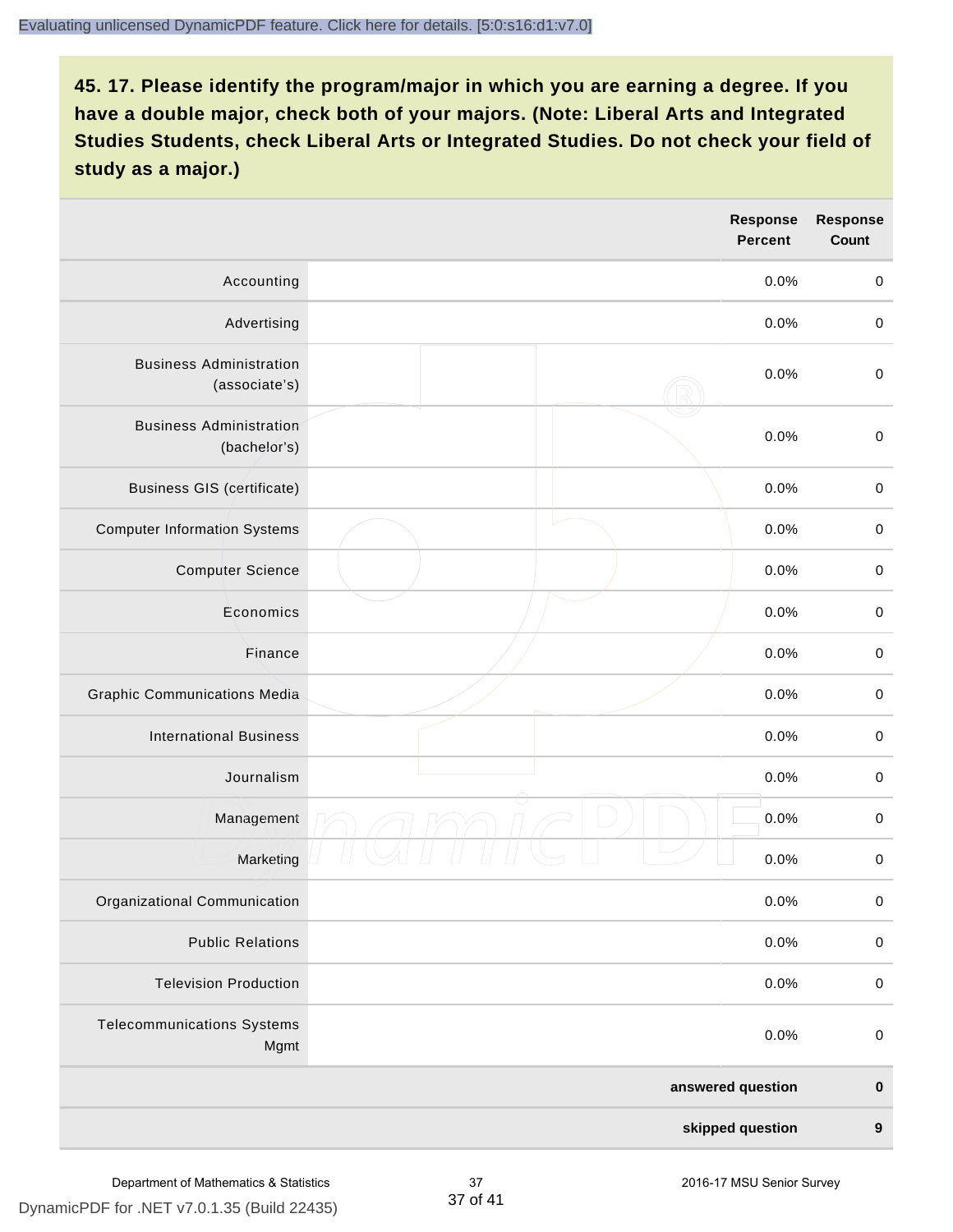| <b>Career &amp; Technical Education</b><br>(associate's) | 0.0%              | $\boldsymbol{0}$ |
|----------------------------------------------------------|-------------------|------------------|
| <b>Career &amp; Technical Education</b><br>(bachelor's)  | 0.0%              | $\boldsymbol{0}$ |
| <b>Criminal Justice</b>                                  | 0.0%              | $\boldsymbol{0}$ |
| <b>Elementary School Education</b>                       | 0.0%              | $\boldsymbol{0}$ |
| Health & Physical Education                              | 0.0%              | $\pmb{0}$        |
| Interdisciplinary Early Childhood<br>Education           | 0.0%              | $\boldsymbol{0}$ |
| Learning & Behavior Disorders                            | 0.0%              | $\boldsymbol{0}$ |
| Middle School Education                                  | 0.0%              | $\boldsymbol{0}$ |
| <b>Recreation &amp; Leisure Services</b>                 | 0.0%              | $\pmb{0}$        |
| Social Work                                              | 0.0%              | $\pmb{0}$        |
| Youth & Nonprofit Leadership                             | 0.0%              | $\boldsymbol{0}$ |
| Art                                                      | 0.0%              | $\boldsymbol{0}$ |
| Creative Writing (BFA)                                   | 0.0%              | $\boldsymbol{0}$ |
| English                                                  | 0.0%              | $\pmb{0}$        |
| <b>English Education (TESOL)</b>                         | 0.0%              | $\pmb{0}$        |
| Philosophy                                               | 0.0%              | 0                |
| <b>International Affairs</b>                             | 0.0%              | $\pmb{0}$        |
| <b>Political Science</b>                                 | 0.0%              | $\pmb{0}$        |
| <b>Public Administration</b>                             | 0.0%              | $\pmb{0}$        |
|                                                          | answered question | $\pmb{0}$        |
|                                                          | skipped question  | $\boldsymbol{9}$ |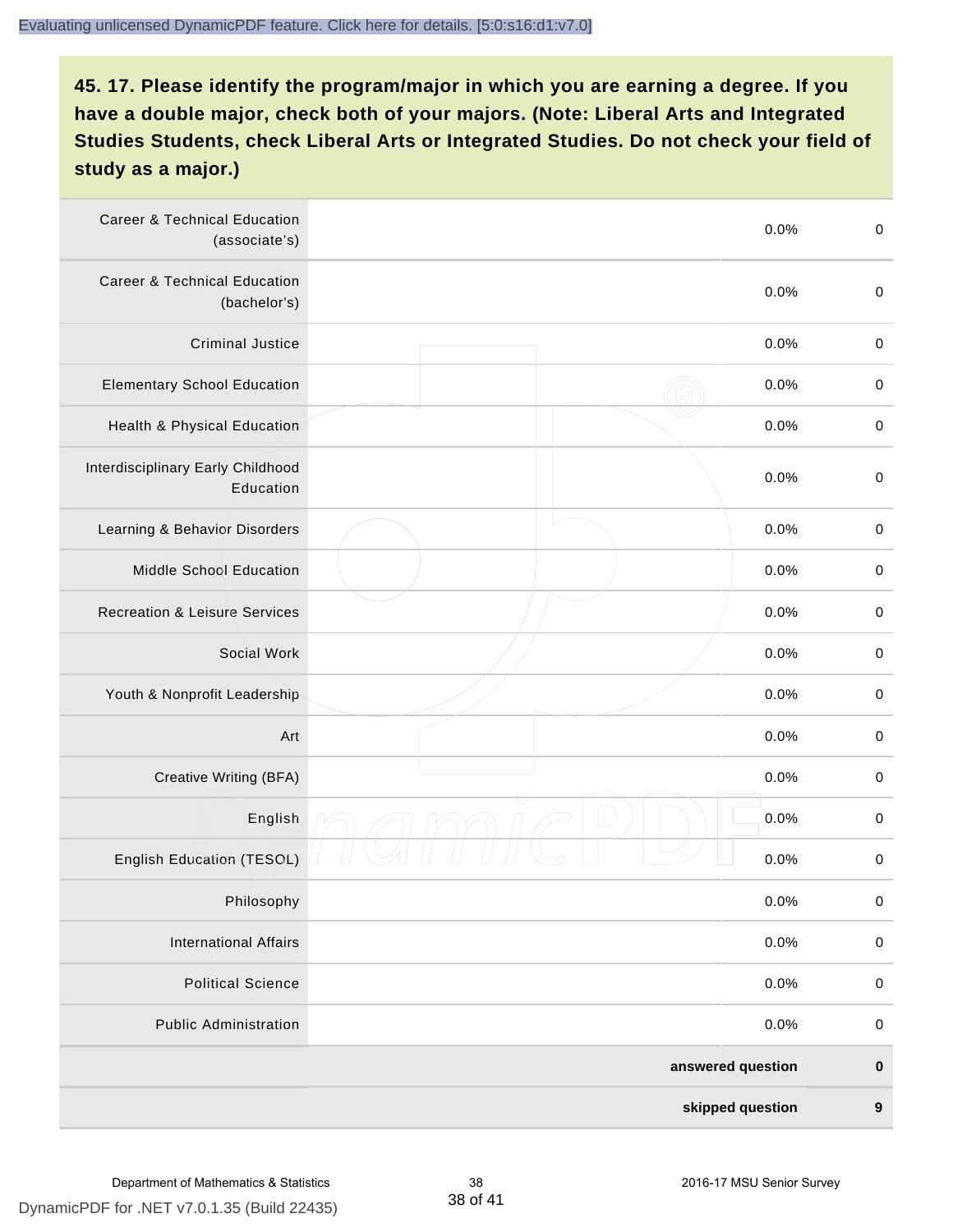| Sociology                                     | 0.0%               | $\mathbf 0$      |
|-----------------------------------------------|--------------------|------------------|
| History                                       | 0.0%               | $\mathbf 0$      |
| <b>Liberal Arts</b>                           | 0.0%               | $\mathbf 0$      |
| French                                        | 0.0%               | $\mathbf 0$      |
| German                                        | 0.0%               | $\mathbf 0$      |
| Japanese                                      | 0.0%               | $\pmb{0}$        |
| Spanish                                       | 0.0%               | $\mathbf 0$      |
| Music                                         | 0.0%               | $\mathbf 0$      |
| <b>Music Business</b>                         | 0.0%               | $\pmb{0}$        |
| Psychology                                    | 0.0%               | $\mathbf 0$      |
| Theatre                                       | 0.0%               | $\mathbf 0$      |
| <b>Biology</b>                                | 0.0%               | $\mathbf 0$      |
| Wildlife & Conservation Biology               | 0.0%               | $\pmb{0}$        |
| Chemistry                                     | 0.0%               | $\mathbf 0$      |
| <b>Applied Physics</b>                        | $\bigcirc$<br>0.0% | $\mathbf 0$      |
| <b>Engineering Physics</b>                    | 0.0%               | $\mathbf 0$      |
| Physics                                       | 0.0%               | $\mathbf 0$      |
| Geosciences                                   | 0.0%               | $\mathbf 0$      |
| Civil Engineering Technology<br>(associate's) | 0.0%               | $\mathbf 0$      |
| Civil Engineering Technology<br>(bachelor's)  | 0.0%               | $\pmb{0}$        |
|                                               | answered question  | $\mathbf 0$      |
|                                               | skipped question   | $\boldsymbol{9}$ |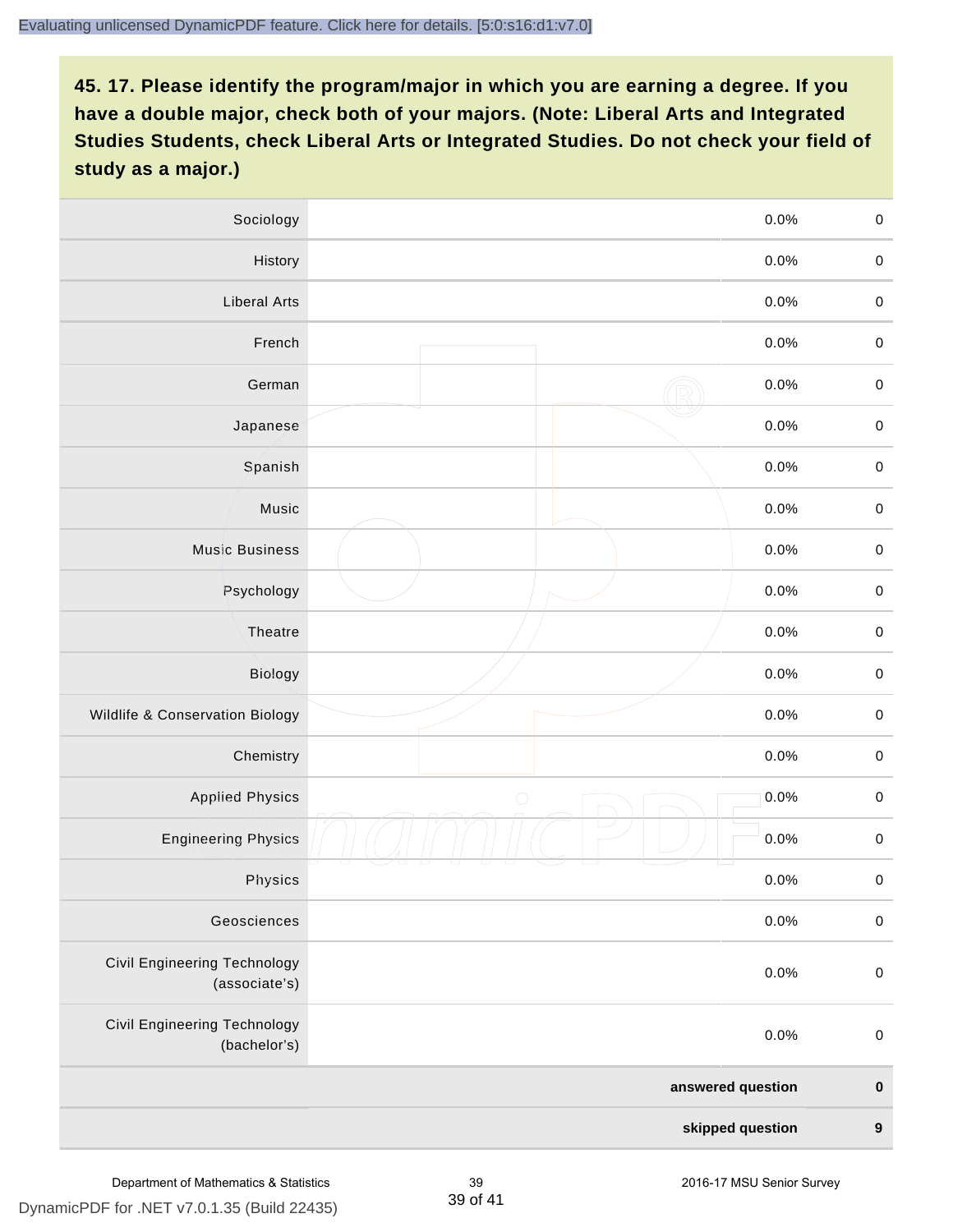| <b>Electromechanical Engineering</b><br>Technology | 0.0%              | $\boldsymbol{0}$ |
|----------------------------------------------------|-------------------|------------------|
| <b>Engineering Graphics &amp; Design</b>           | 0.0%              | $\pmb{0}$        |
| <b>Interior Design</b>                             | 0.0%              | $\boldsymbol{0}$ |
| Manufacturing Technology                           | 0.0%              | $\,0\,$          |
| Occupational Safety and Health                     | 0.0%              | $\boldsymbol{0}$ |
| <b>Industrial Technology</b><br>(associate's)      | 0.0%              | $\,0\,$          |
| Mathematics                                        | 0.0%              | $\pmb{0}$        |
| <b>Telecommunications Systems</b><br>Mgmt          | 0.0%              | $\boldsymbol{0}$ |
| Agricultural Science & Technology<br>(associate's) | 0.0%              | $\boldsymbol{0}$ |
| Agricultural Science (bachelor's)                  | 0.0%              | $\pmb{0}$        |
| Animal Technology/Animal-Equine                    | 0.0%              | $\boldsymbol{0}$ |
| Animal Technology/Vet Tech,<br>Pre-Vet             | 0.0%              | $\boldsymbol{0}$ |
| <b>Athletic Training</b>                           | 0.0%              | $\boldsymbol{0}$ |
| <b>Communication Disorders</b>                     | 0.0%              | $\boldsymbol{0}$ |
| <b>Exercise Science</b>                            | 0.0%              | $\pmb{0}$        |
| Nursing                                            | 0.0%              | $\pmb{0}$        |
| Nursing/RN to BSN                                  | 0.0%              | $\pmb{0}$        |
| Nutrition, Dietetics, & Food Mgmt                  | 0.0%              | $\pmb{0}$        |
|                                                    | answered question | $\pmb{0}$        |
|                                                    | skipped question  | 9                |